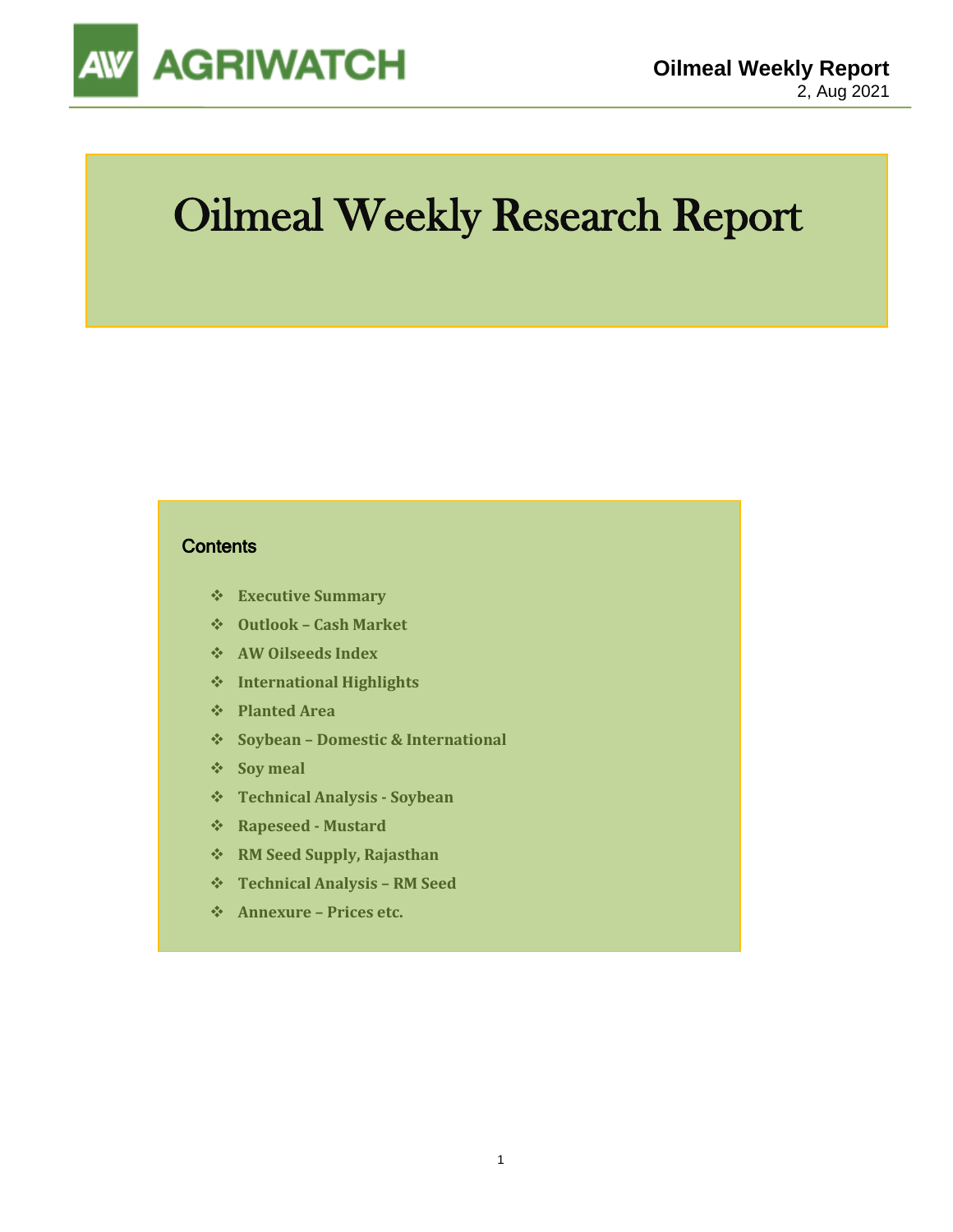### Executive Summary

This week Soybean price remain elevated and surged 15% amid tight supply at various trading center. Due to inventory shortage more than 50% mills have closed. Soymeal surged to record high of 18.7 % this week. Additionaly other oilseed complex also supported soybean price, Erratic monsoon amid shortage of certified seed and cues from international market also supported rally in the market.

The government has increased the MSP of Soybean by 1.80 per cent, to Rs 3,950/quintal from Rs 3,880/quintal and for groundnut by 5.21 per cent to Rs 5,550/quintal from Rs 5,275/quintal. Good price hike in retail and wholesale prices for oilseeds encouraged government to increase MSP for 2021-22. Soyoil retail price increased 35% so far compared to last year .

As on 30 July in Oil seed kharif, About 164.43 lakh ha area coverage has been reported compared to normal of corresponding week (157.16 lakhha). Thus 5.28 lakh ha more area has been covered compared to nonnal of corresponding week. Higher area is reported from the States of Maharashtra (6.65 lakh ha), Gujarat (3.30 lakh ha), Rajasthan (0.84 lakh ha), Kamataka (0.67 lakh ha), Nagaland (0.14 lakh ha), Bihar (0.10 lakh ha), Tamil Nadu (0.10 lakh ha), Haryana (0.09 lakh ha), Tripura (0:04 lakh ha), Uttarakhand (0.03 lakh ha), Manipur (0.03 lakh ha), West Bengal (0.02 lakh ha), Meghalaya (0.02 lakh ha), Mizoram (0.01 lakh ha) and Uttar Pradesh (0.01 lakh ha). Less area is reported from the States of Madhya Pradesh (3.05 lakh ha), Andhra Pradesh (1.80 lakh ha), Telangana (0.76 lakh ha), Chhattisgarh (0.67 lakh ha), Punjab (0.04 lakh ha), Odisha (0.04 lakh ha), Jammu & Kashmir (0.03 lakh ha), Jharkhand (0.02, lakh ha), Assam (0.02 lakh ha), Arunachal Pradesh (0.01 lakh ha) and) Sikkim (0.01 lakh ha). The soybean plant average delivery price at Indore is quoted 5.0% up at Rs. 8,069 /qtl as compare to last week price at Rs. 7,683 /qtl. The domestic weekly average soymeal prices at Indore was 7.2% up to Rs 69,000 /MT compared to the weekly average of Rs 64,000 /MT previous week.

Rapeseed Mustard inclined by 3% to Rs.7,742 /Qtl this week as compared to Rs 7,508/Qtl last week and arrival declined In Sri Ganganagar, the weekly average prices of rapeseed oilcake was 3% up to Rs 3012/ Qtl from previous week at Rs. 2,920/qtl.

We feel the soy and rapeseed-mustard complex to trade firm tone on decent buying activities of crushers and retailers. China is the regular buyers in global markets to fulfil its domestic demand of meal, which may also support meal prices to rise. However weak figures in exports of oilmeals in June'21 limited the gains.

Export of oilmeals for the month of June 2021 provisionally reported at 203,612 tons compared to 229,230 tons in June 2020 i.e. down by 11%. The overall export of oilmeals during April – June 2021 is reported at 735,312 tons compared to 579,387 tons i.e. up by 27%.

Arrival of mustard seed in mandis has decreased at all places in the country which may support the prices, shortage of certified seed has been reported from maharastra and Madhya Pradesh which account for 85% of total soybean production which may impact prices and production. In last few days monsoon was not favourable as expected which is major concern for the soybean growers.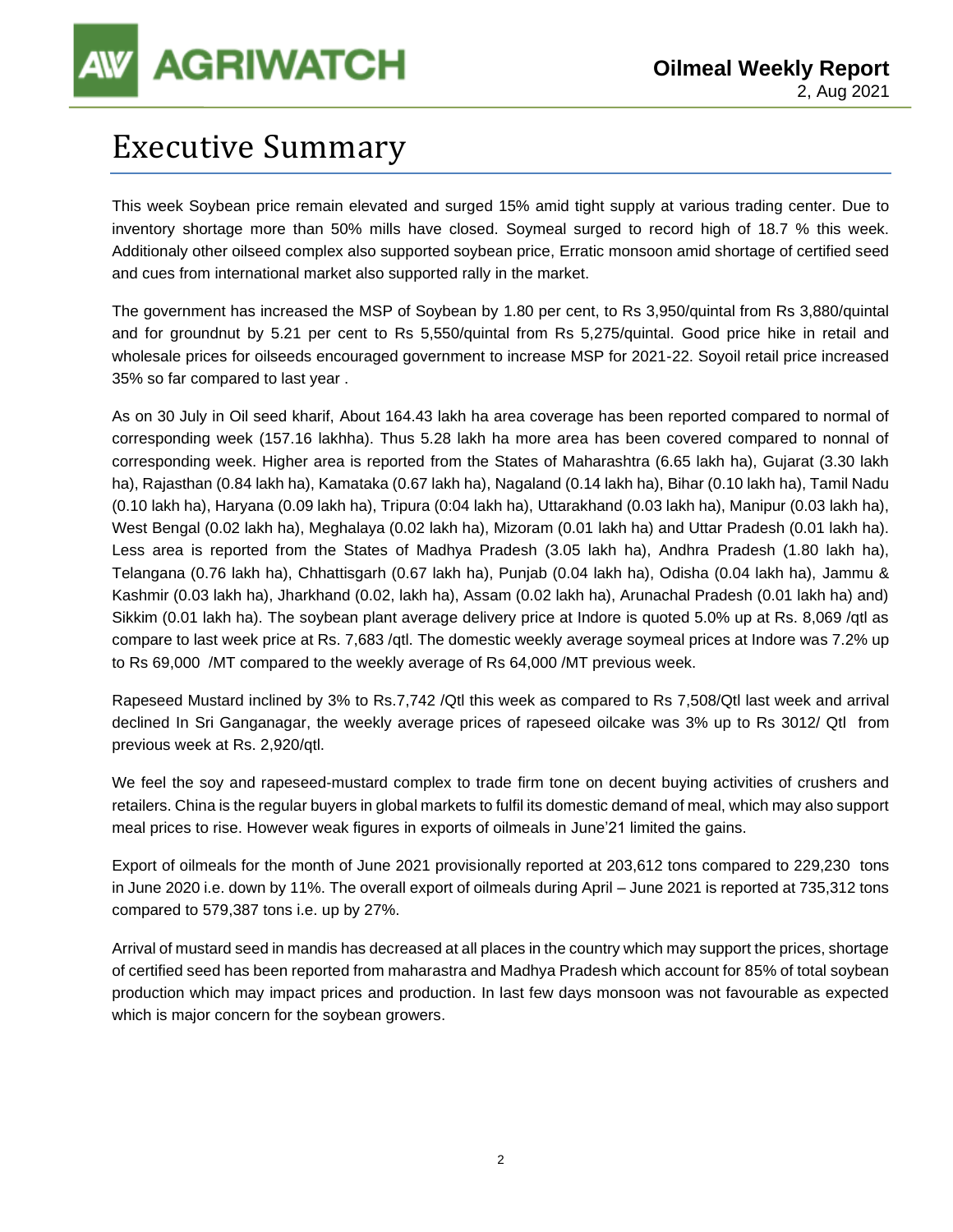

### Outlook – Cash Market

*Outlook - Soybean (Spot, Nagpur): The soybean prices is expected to remain elevated higher with firm bias on rise in crushing demand amid inventory shortage. However, Bullish sentiments in international soybean markets will also lend a support.The prices (Nagpur, Plant basis) are expected to feature range bound movement in the price band of 8,500 – 10,300 level.* 

#### *Outlook – Soy meal:*

*The soymeal prices is expected to remain elevated backed by soybean price. However strength*  in soybean and other oilseed complex may dwaw support to soymeal as well. The soy meal *prices (Indore) are likely to feature range-bound movement between Rs. 85,000 – 100,000 /MT.*

*Outlook - Rapeseed-Mustard (Spot, Jaipur basis): Arrival of mustard seed in mandis has declined at all places in the country which may support the prices,there is huge shortage of mustard seed to crushers. However, Rapeseed-mustard is expected to feature firm tone in near term due to domestic and international factors. The seed prices are likely to witness the price levels between 7,300 –8,000/Qtl. in short-run.*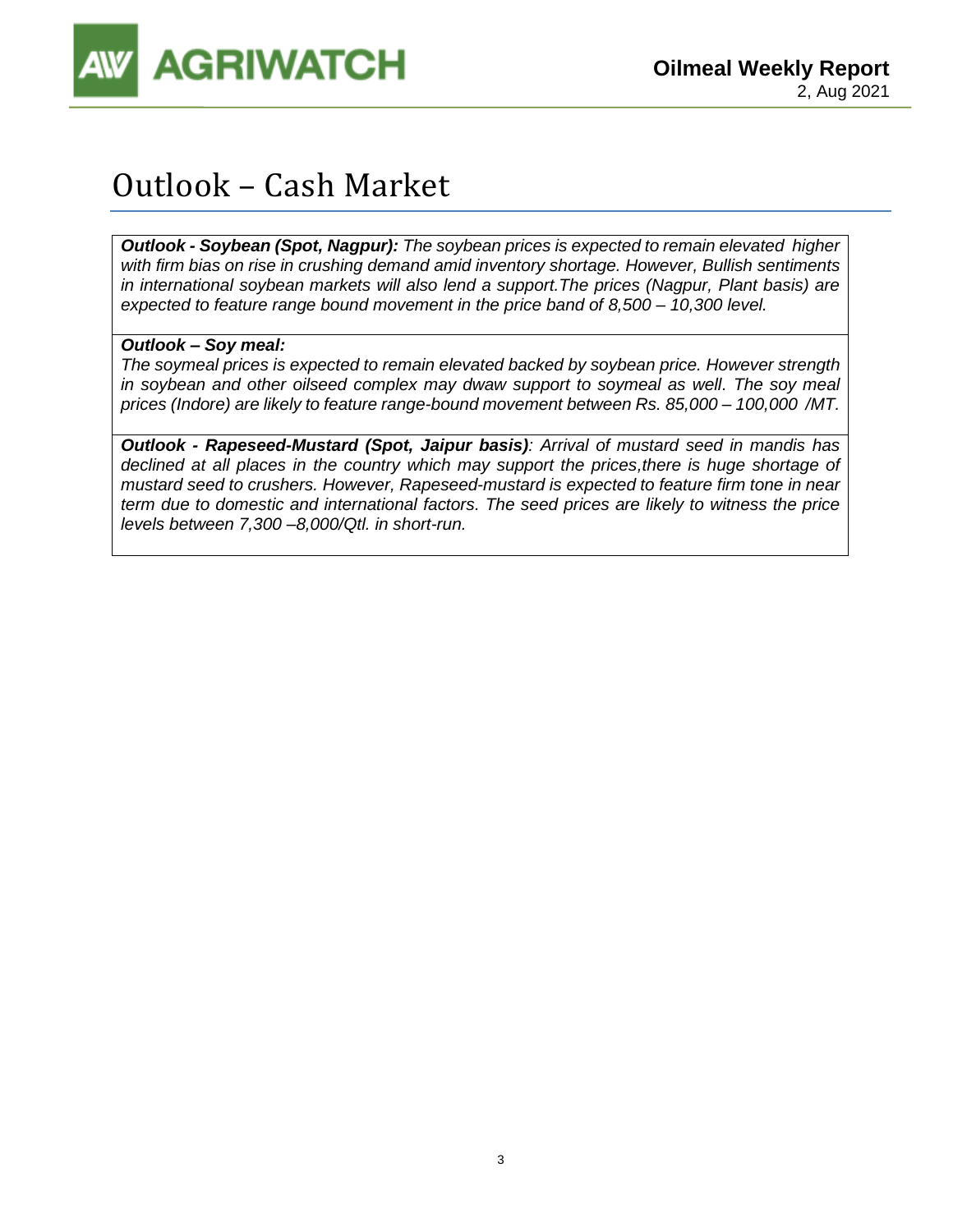

### International Highlights

- ❖ CBOT Aug soybean futures closed 1.36% lower at \$ 14.14 1/4. New crop November soybean futures also closed 2.07 % lower at \$ 13.49 3/4, on Friday.
- ❖ As of 25th July, the US soybean the US soybean condition for week ending 19 July stood at 11% Excellent, against last week 11 % while last year it was 15 %, 47% good, 30%fair, 9%poor and 3% Very poor.
- ❖ The Brazilian state run agricultural agency, CONAB Brazil's July 2020/21 soybean crop estimate increased at 135.92 million tonnes vs 135.86 million tonnes in June'21 forecast and 124.845 million tonnes in 2019/20 in its recent report.
- ❖ USDA attache sees For 2021/22, Post forecasts soybean planted area for Brazil at 40.40 million hectares (ha), and production at 144.00 million metric tons (MMT), based on a yield of 3.56 mt per ha (hectare)
- ❖ In June'21 according to the data released by NOPA, US crushed pegged at 152.410 million bushels which compares to April 163.52 million bushels of soybeans. The soybean processing was down from 154.00 million bushels in June 2021 also lower from 167.00 million bushels in May 2021.
- ❖ Buenos Aires Gain Exchange has kept the Argentina 2020/21 soybean crop harvest estimate higher at 43.5 million tonnes vs 43 million tonnes from its previous estimates in expectation of better crop yield. However it is 10% lower than the 2019/20 estimates.
- ❖ As per recent USDA July'21 report, Soybean production in the world is likely to increase by 6% to 385.22 million tonnes in next season (September- 2021- August 2020) in expectation of higher crop size in US and India. Total crop size in India may stand higher by 750,000 tonnes to 11.2 Million tonnes against 10.45 Million tonnes in this season. Higher soybean prices in this season will encourage farmers in India to cover higher soybean area.
- ❖ China's June soybean imports jump 11.6% from May on surging demand.
	- o 10.7 mmt June (+11.6% mom) (-4% yoy)
	- $\circ$  Jan-Jun totals 49 mmt (+9% yoy)
	- o Recovery from ASF boosting soy demand Pig herd to cross 440M heads in 2021 (+22% yoy)
- ❖ The Argentina government approved a measure allowing a reduction in the amount of soy-based biofuel to be mixed into diesel. The new law will likely show a minimum use of biodiesel of 5%, and could drop to 3%, from a 10% blend previous. Lowering the blend rate is likely to spark a jump in soybean oil exports.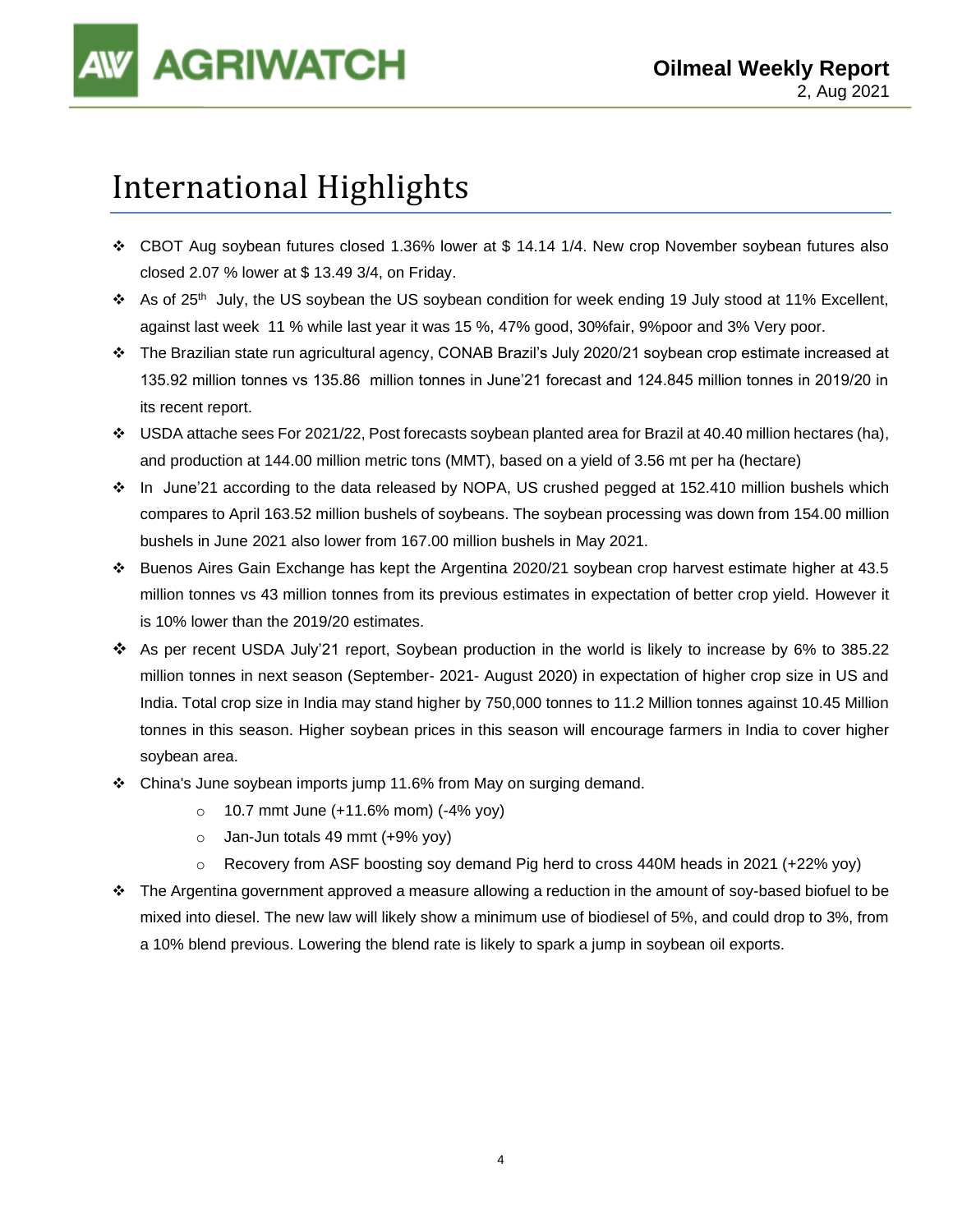

### Soybean

Soybean continued rally of more than 15% from last week amid tight inventory at various trading center. More than 50% crushing mills have been shut because of tight inventory. Additionaly other oilseed complex also supported soybean price, Erratic monsoon amid shortage of certified seed and cues from international market also supported rally in the market, However the government may consider imposing stock limits on edible oils and oilseeds to cool prices in the domestic market which may drag prices lower.

Floods cause crop losses on 1.5 lakh hectares in Maharashtra, the preliminary crop loss is pegged at 1.5 lakh hectares but may increase. As of now, crop damage has been reported in Pune, Kolhapur, Sangli, Raigad, Ratnagiri, Palghar, Thane, Parbhani, Nanded, Akola, Washim, Nagpur and Wardha. Agricultural land has been submerged in in Konkan, Kolhapur and Sangli.

As on 30 July soybean sowing is trailing by 3%. In MP sowing is lagging by 13%, in maharastra sowing is up by 8%, in rajasthan sowing is down by 5%, in karnataka sowing is up by 16%, in gujrat sowing is up by 53%.

#### **Rainfall for week : (29 July to 4 Aug, 2021)**

Fairly widespread to widespread rainfall with isolated heavy to very heavy falls likely to continue over East Rajasthan and West Madhya Pradesh during 29th July - 02nd August. It is likely to increase from 30th July with isolated extremely heavy falls are likely over East Rajasthan during 30th July-01st August and over West Madhya Pradesh on 31st July, 2021.it is likely to decrease in intensity thereafter with possibility of isolated heavy falls over these areas.

Agriculture Minister Narendra Singh Tomar launched a seed minikit programme to to enhance production and productivity of pulses and oilseeds by distributing high yielding varieties of seeds of oilseeds to farmers which is provided by the central agencies National Seeds Corporation (NCS), NAFED and Gujarat State Seeds Corporation and wholly-funded by the Centre through the National Food Security Mission. The supply of minikit seeds will last till June 15, 2021 so that the seeds reach the farmers before the Kharif sowing starts. Government of India likely to distribute more than eight lakh soybean seed minikits and more than seventy thousand groundnut minikits free of cost to farmers.

GOI announced MSP for 2021-2022 marketing year, soybean Rs 3950 (70 Rs. up). India's soybean area is expected to rise 9.9% on year to a record high of 13.3 mln ha in the crop year.

1.3 million tones soy seed procured in MP to distribute among farmers Vs 1 million tons last year, more than 50% Soybean planting completed in parts of maharastra, rajasthan and MP, However seed shortage may limit production.

CBOT Aug soybean futures closed 1.36% lower at \$ 14.14 1/4. New crop November soybean futures also closed 2.07 % lower at \$ 13.49 3/4, on Friday.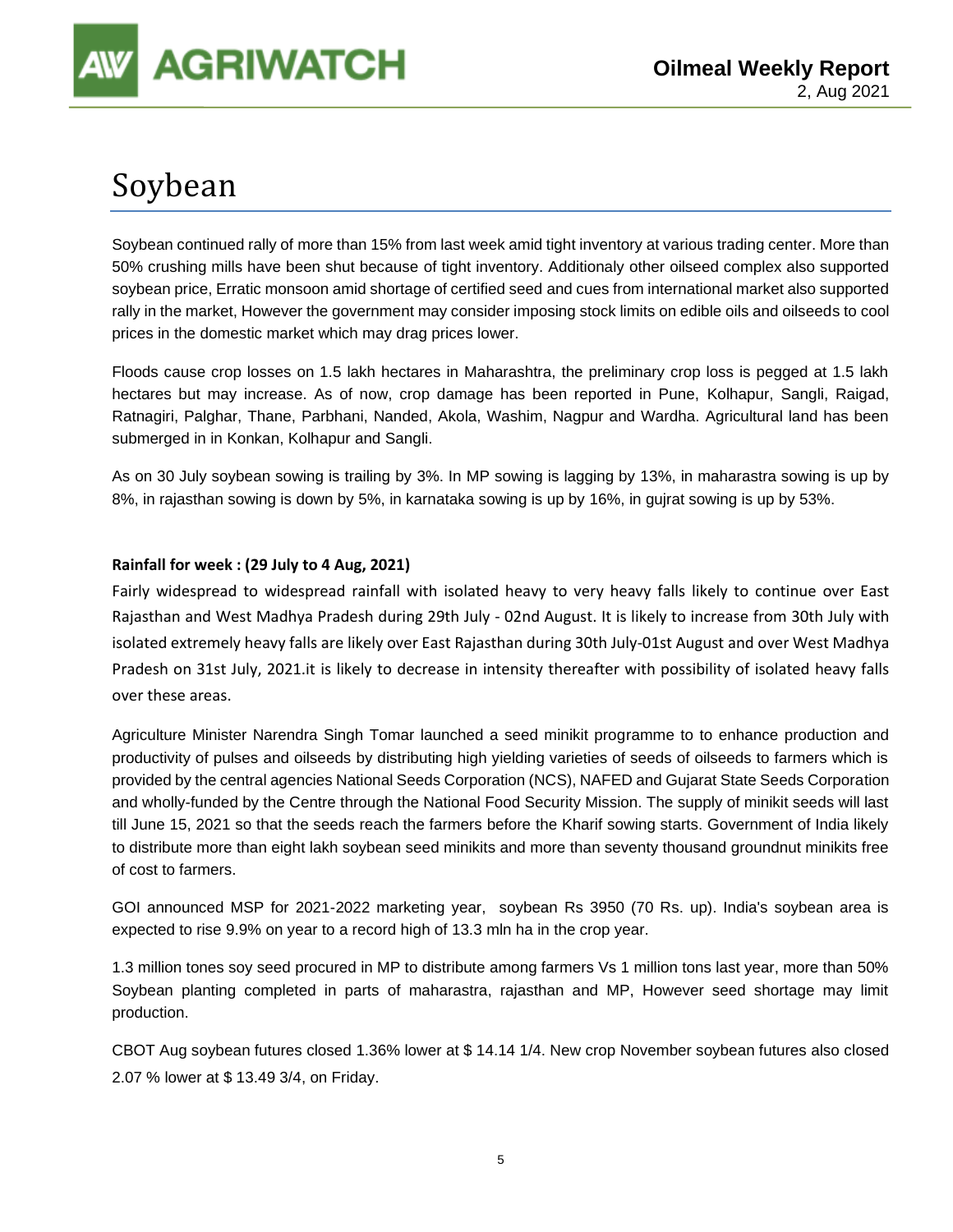As per recent USDA July'21 report, Soybean production in the world is likely to increase by 6% to 385.22 million tonnes in next season (September- 2021- August 2020) in expectation of higher crop size in US and India. Total crop size in India may stand higher by 750,000 tonnes to 11.2 Million tonnes against 10.45 Million tonnes in this season. Higher soybean prices in this season will encourage farmers in India to cover higher soybean area.

As per USDA, India soybean crush is kept higher by 300,000 tons to 9.7 million ton on account of higher crop propesctus. Continued growth in domestic soybean meal consumption will pressure soybean meal exports to 1.7 million tons, lower than the previous year but near the 5-year average. Soybean oil imports are unchaged at 3.7 million tons as rising domestic supplies and high prices slow import demand.

Strong Chinese demand lower than expected US soybean planting intentions of 87.6 million acres, thought it is 5% higher compared to the previous year, and lower US soybean inventory number of 1.56 billion bushels in March 01 which 31% lower compared to same period last year kept the international soybean market strong.

In USDA July report, World 2021/22 soybean ending stocks came in at 94.49 million tonnes, above the average expectation of 92.60 million (range 91.20-93.50 million) and up from 92.55 million last month as higher stocks for Brazil and Argentina are partly offset by lower Chinese stocks.

The USDA took down its estimates for China's soybean imports, with the current 2020-21 season easing 2 million metric tons to 98 million and the upcoming season by 1 million to 102 million metric tons.

US Soybean 2020/21 production is projected at 119.88 mmt, unchanged from last month. Harvested area, forecast at 86.7 million acres in the June 30 Acreage report, is unchanged

USDA pegged the 2020/2021 Brazilian soybean production at 137.0 mmt vs. the trade's expectation of 136.1 mmt and the USDA's estimate last month of 137.0 mmt.

For Argentina's soybean 2020/2021 output, the USDA pegged its crop at 46.5 mmt. vs. the trade's expectation of 48.8 mmt and the USDA's June estimate of 48.8 mmt.

For India Production Is projected at 11.20 mmt Unchanged from Last month .

Quantitatively, the monsoon seasonal (June to September) rainfall is likely to be 98% of the Long Period Average (LPA) with a model error of  $\pm$  5%. The LPA of the season rainfall over the country as a whole for the period 1961-2010 is 88 cm. If it realizes the kharif oilseeds' crop production, including soybean, will be within normal.

The overall export of oilmeals during April – June 2021 is reported at 735,312 tons compared to 579,387 tons i.e. up by 27%.

Agriwatch has estimated its India's 2020/21 soybean output estimate to 10.7 million tonnes, up 22% from 8.74 million tonnes in 2019/20. USDA has pegged it at 11.2 million tonnes,

We expect India's soymeal exports to improve if government allows import of GM soymeal, However export demand is very low at higher levels.

India had imported 7,483,380 metric tonnes of edible oils in during Nov.'20 – Mar.'21 to meet the supply gap, up compared to 6,912,366 metric tonnes in during the same period last year.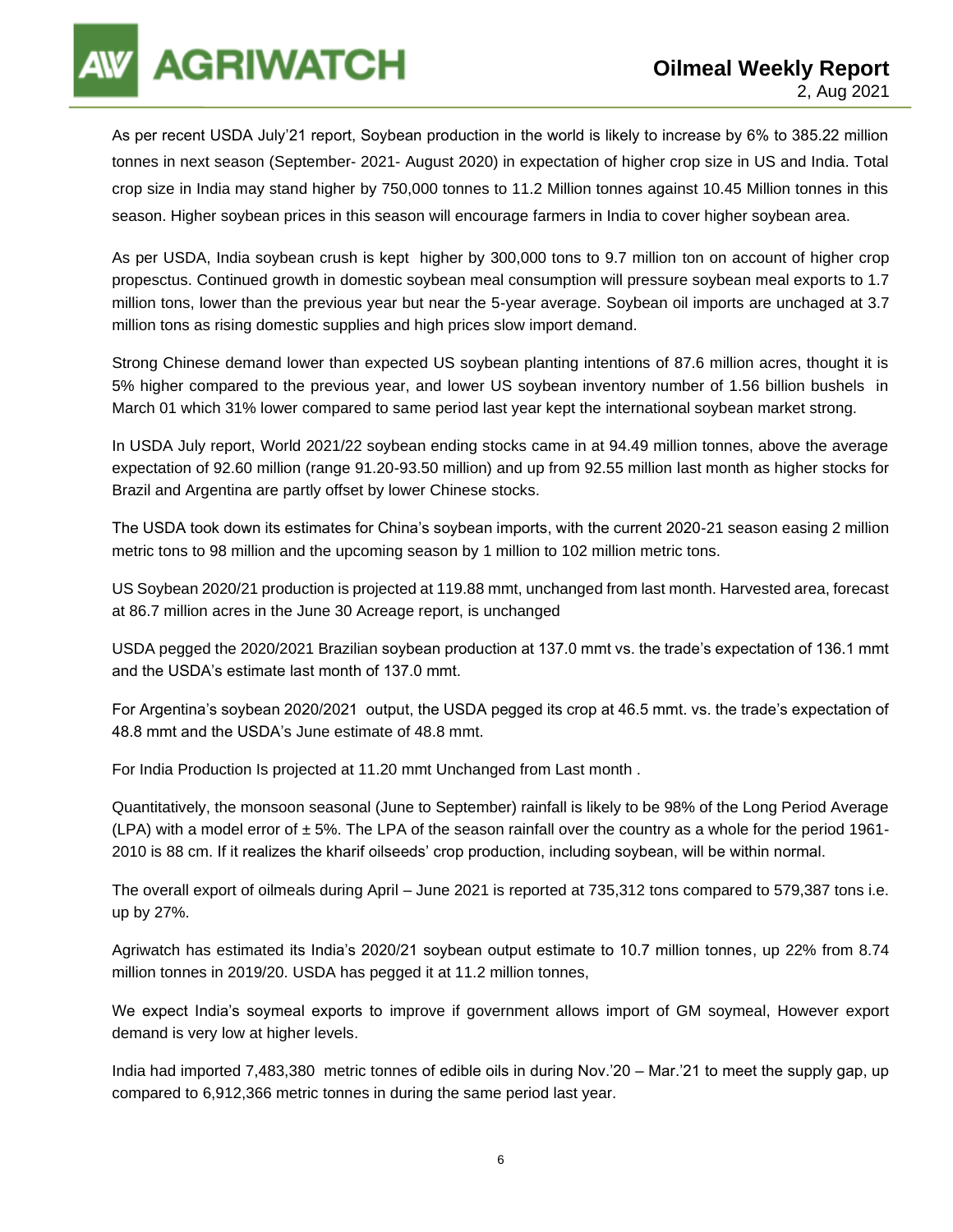India had imported 1,213,142 metric tonnes of edible oils in during May'21 ,down compared to 720**,**976 metric tonnes in during the same period last year.

Import during May '21 up by 19% compared to April 2021 due to lower stock in pipeline and lesser import during earlier months and increase in demand due to lifting of the lock down. Secondly, May '21 import showing 68% increased compared to May '20, as there was a complete lockdown which had affected the import during May '20. Thirdly, high price of Sunflower Oil discouraged its import, while Soybean oil import marginally improved.

The soybean plant average delivery price at Indore is quoted 15.78% up at Rs. 8,0 /qtl as compare to last week price at Rs. 8,069 /qtl.

The arrivals of bean declined by 32% and witnessed 170,000 bags in the cash market yards of Madhya Pradesh during the week against 250,000 bags in previous week.

*The major buyers are as follows: Agrawal, Neemuch, Shanti Overseas, Living Food, Goyal Protein, Bansal-Bhopal, Vippy-Dewas, ABIS, Sneha, Ruchi Soya, Shalimar Katol, Vippy Dewas, Dhanuka Neemuch, Avi Agri Ujjain, M.S. Neemuch, RH Seoni, Prakash, Kriti Dewas, Mahakali, Prestige Dewas, Itarsi Oil, Sanwaria Itarsi, MS Solvex Neemuch, MS Soya Pachore, during the week.*

Domestic soybean prices are likely to feature firm tone amid bullish domestic and international factors. More than 11% jump in soybean import in June21 by china supported the price globally. Additionally monsoon progress may also impact prices in near term.

### **International:**

The Brazilian state run agricultural agency, CONAB Brazil's July 2020/21 soybean crop estimate increased at 135.92 million tonnes vs 135.86 million tonnes in June'21 forecast and 124.845 million tonnes in 2019/20 in its recent report.

As of 25<sup>th</sup> July, the US soybean the US soybean condition for week ending 19 July stood at 11% Excellent, against last week 11 % while last year it was 15 %, 47% good, 30%fair, 9%poor and 3% Very poor.

In the prospective planting report by the National Agricultural Statistics Service (NASS), Agricultural Statistics Board, (USDA), the soybean planted area for 2021 is estimated at 87.6 million acres, up 5 percent from last year (83.084 million acres).

AgResource raised Brazil's 2020/21 soybean harvest to 129.98 million tonnes from 128 million tonnes previously projected.

According to the Buenos Aires Grain Exchange, the nationwide average soybean yield is 3,030 kg/ha (45.1 bushel/acre), which is unchanged from last week. The yields are ranging from 1,670 kg/ha to 3,250 kg/ha (24.8 bushel/acre to 48.4 bushel/acre). The Buenos Aires Grain Exchange kept their soybean estimate higher at 43.5 million tons.

Brazil's soybean exports is estimated to reach to 7.64 million metric tonnes in july – ANEC.

In the virtual Price Outlook Conference (POC) organized by Bursa Malaysia Thomas Mielke is in view that, after establishing new multi-year highs, the global edible oil prices are likely to be close to their peak, as the bullish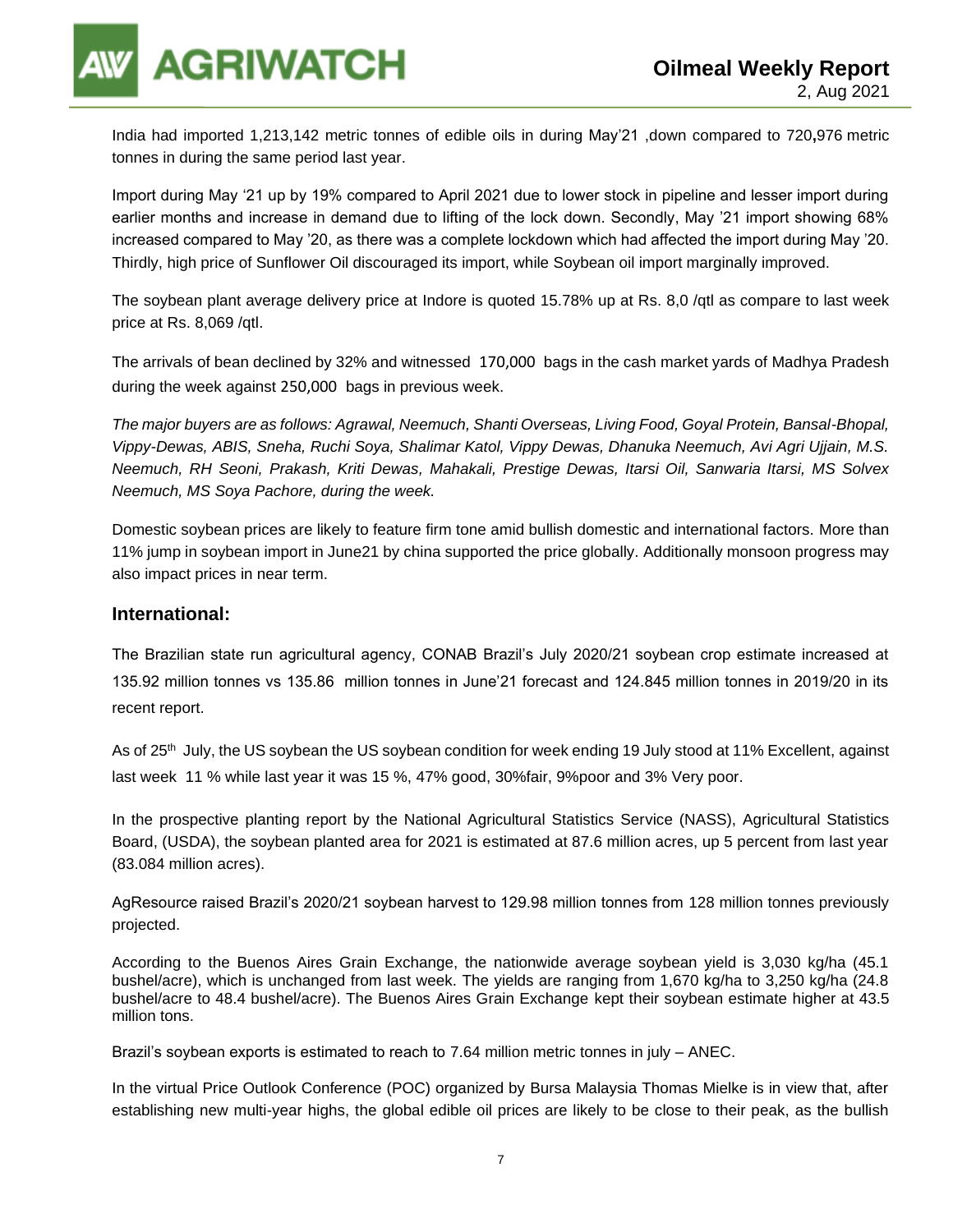

fundamentals should be largely discounted. He added that the prices are set to start weakening in the Apr/June quarter followed by further setback in July/Dec, attributed to increasing South East Asian palm oil and South American soyoil production as well as prospective sharp increase in oilseeds plantings in the Northern Hemishphere.

USDA attache has projected China's 2021/22 soybean imports at 102 million tonnes which is higher than million tonnes imported in 2019/20 by the country. The reason cited is the higher beginning stocks in the new marketing season following a buying spree in 2019/20. This is below the average growth observed prior to the arrival of African swine fever (ASF) in 2018 as domestic soybean production remains 35 percent above pre-ASF levels at 19.0 million tons. Crush growth continues at historic levels while stocks are projected to reach a record of 34.0 million tons.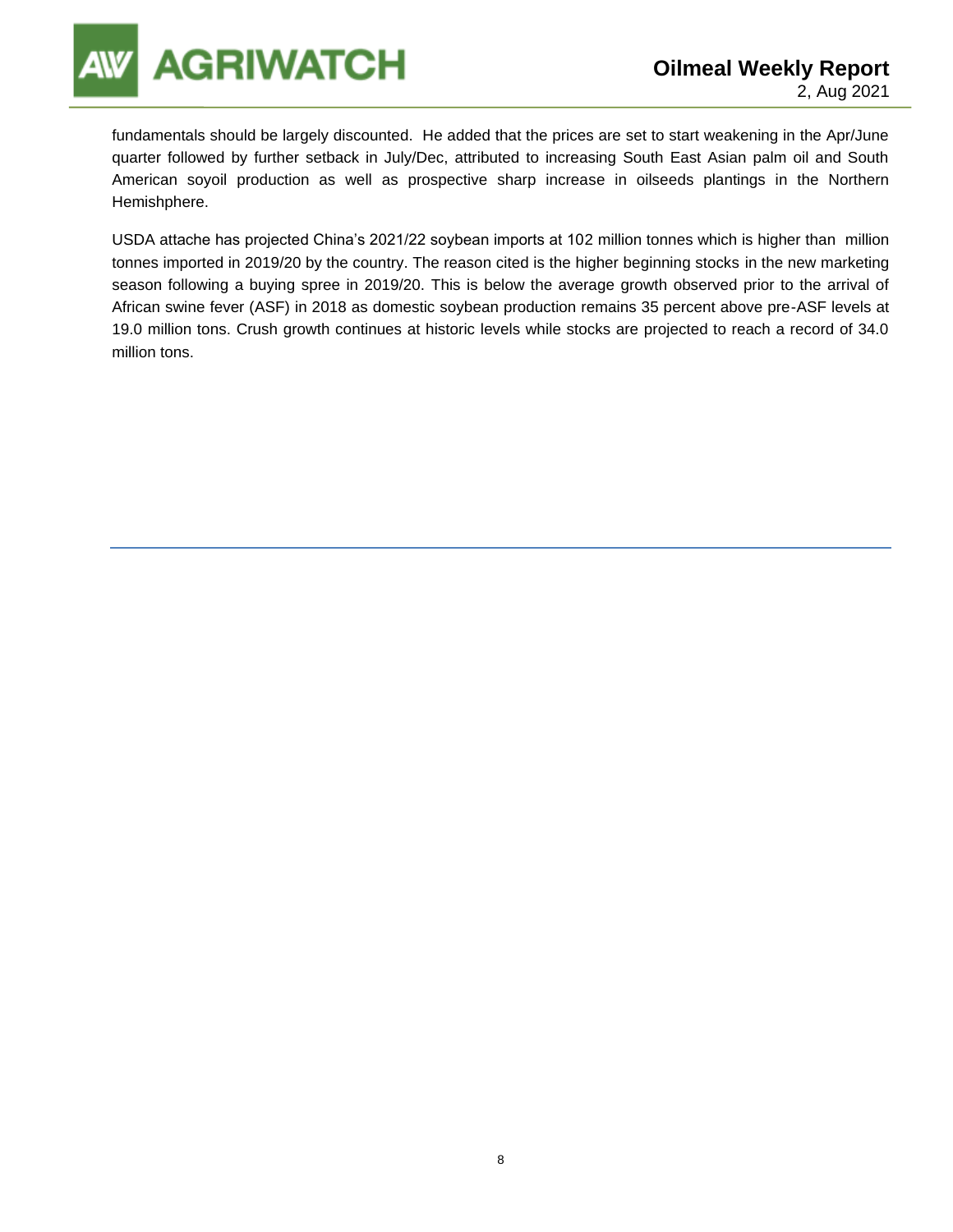

### Soymeal

The domestic weekly average soymeal prices at Indore was 18.7% up to Rs 84,833 /MT compared to the weekly average of Rs 69,000 /MT previous week. Strength in soybean prices and other oilseed complex supported the prices. Soymeal expected to remain elevated amid plunge in export numbers.

World 2021/22 soymeal production is estimated higher at 260.62 million tonnes vs 253.12 million tonnes against last year record, in USDA July report.

India's June 2021 soymeal exports declined by 54% to 25,918 metric tonnes compared to 56,938 metric tonnes in the same period last year. Further, the soymeal shipments too declined by 9% to 118,057 metric tonnes in aggregate, during the months (April-June.) of financial year 2020-21 compared to 129,192 metric tonnes during the corresponding period last year.

Export of oilmeals for the month of June 2021 provisionally reported at 203,612 tons compared to 229,230 tons in June 2020 i.e. down by 11%. The overall export of oilmeals during April – June 2021 is reported at 735,312 tons compared to 579,387 tons i.e. up by 27%.

Soya meal prices jumped in early July and touched record price of US\$ 890 during 2nd week of July compared to US\$ 400 (FOB) Argentina. Indian soybean meal export during first quarter was over 120,000 tons mainly shipped to Europe and U.S.A. due to preference for Non GM Soymeal. However, India is now totally outpriced in world market for the export of soyameal as soybean average price jumped from Rs. 43,100 per tons in Nov'20 touched to Rs.76,000 per tons in July and so soymeal price gone up from Rs.36,100 per tons in Nov'20 to Rs. 65,000 per tons at present. The high price of soybean meal has hit not only the export of soymeal but also the poultry farmers mainly small farmers and finding very difficult to survive in this difficult time. High input cost for eggs and chicken has also escalated the chicken prices which effecting consumer.India's exports for rapeseed meal during April-May 2021 was up +66% at 274,692 metric tonnes compared to 165,737 metric tonnes during the same period previous marketing season. It's a high time that the Government may consider to allow import of soybean meal including GM varieties which does not pose quarantine issue for short period up to 30th Sept, 2021 to cool down prices of both soybean and soybean meal to support the poultry industry to face crisis time.

During Apr.- June '21, **South Korea** imported 252,063 tons of oilmeals (compared to 182,136 tons); consisting of 199,635 tons of rapeseed meal, 41,472 tons of castorseed meal and 10,956 tons of soybean meal. **Vietnam** imported 114,857 tons of oilmeals (compared to 120,943 tons); consisting of 88,306 tons of Rice Bran Extraction, 25,523 tons of rapeseed meal and 1,028 tons of soybean meal. **Thailand** imported 77,003 tons of oilmeals (compared to 65,188 tons); consisting of 65,479 tons of rapeseed meal, 9,816 tons of castorseed meal, 898 tons of soybean meal and 810 tons of Rice Bran Extraction. **Bangladesh** sourcing rapeseed meal and ricebran extraction from India and imported 90,589 tons of oilmeals (compared to 25,540 tons) ,consisting of 52,131 tons of ricebran extractions and 38,357 tons of rapeseed meal. **Taiwan** imported 23,944 tons of oilmeals (compared to 37,529 tons); consisting of 15,382 tons of castorseed meal, 6,381 tons of rapeseed meal and 2,181 tons of soybean meal.

The domestic soymeal demand has considerably recovered in prevous months, from poultry sector, but still below pre-COVID levels. Poultry industry contributes more than 60% of the total domestic soymeal demand and higher prices led to low export demand.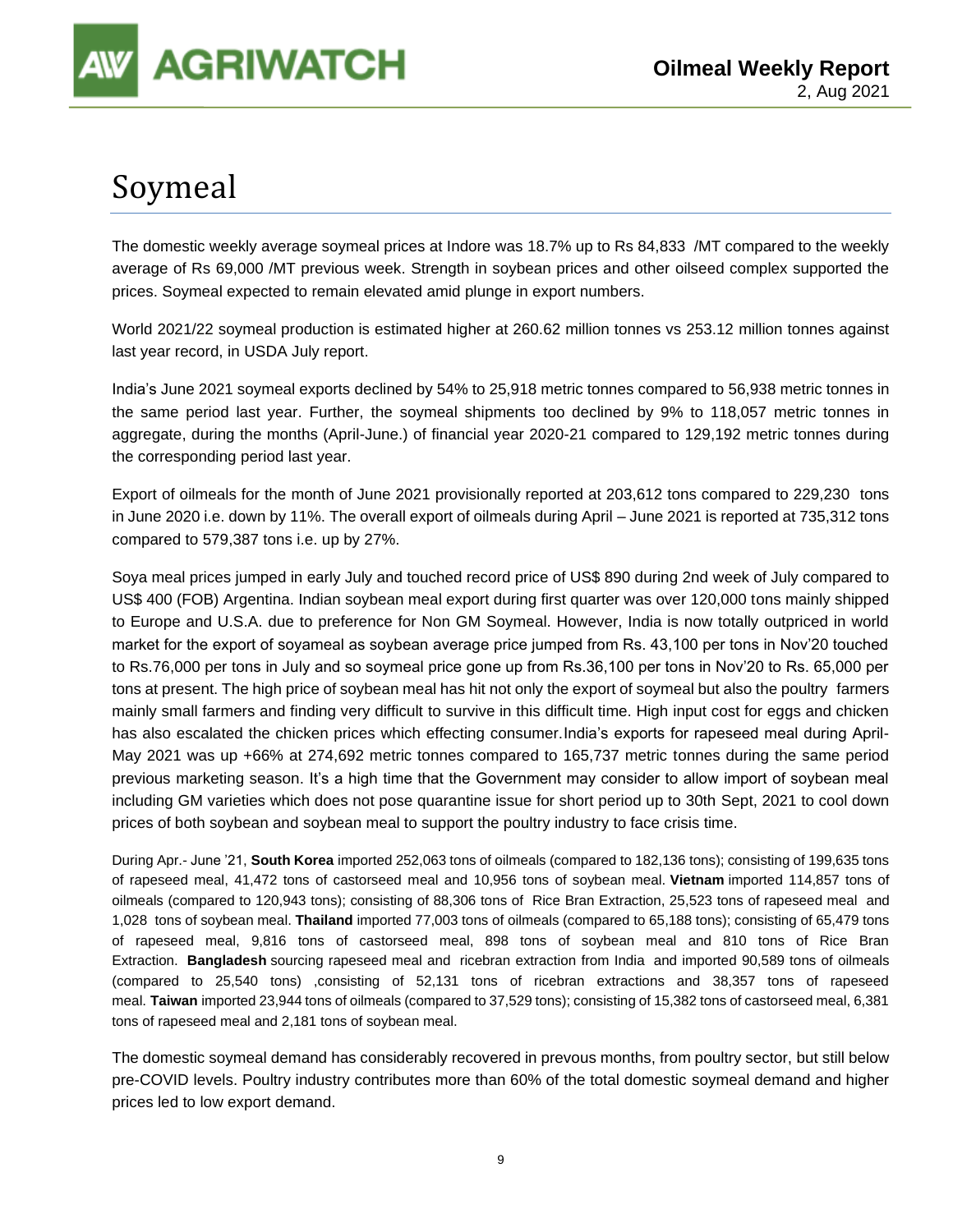

The international soymeal prices are getting competitive after improved the soybean crop prospects. The soymeal export price spread of India vs Argentina (FAS Kandla and FOB Argentina) have further declined to US \$ 210/MT

in May'21 vs US \$ 215/MT in April'21, leading incompetitiveness for Indian soymeal exports.

The domestic weekly average soymeal prices at Indore was 18.70% up to Rs 84,833 /MT and was quoted between Rs 75,000 – 91,000/MT compared to the weekly average of Rs 69,000/MT and was traded between the price ranges of Rs. 65,000 – 74,000/MT previous week.

Weekly average prices at various centers also closed higher side compared to last week prices. At Latur,



the weekly average soymeal prices inclined by 14.70 % to Rs. 87,833 /MT compared to Rs. 74,916/MT a week ago however in Nanded it was quoted 15.90% higher at Rs. 87,166/MT compared to Rs. 63,333/MT a week ago. In Kota the meal prices inclined 17.33% to Rs. 85700/MT compared to Rs. 70,866/MT previous week.

The soy meal prices (Indore) are likely to remain elevated and feature range-bound movement between Rs. 80,000 – 100,000 /MT .Momentum in other oilseed complex may also impact prises, However, If government allows to import GM soymeal then prices are likely to come down.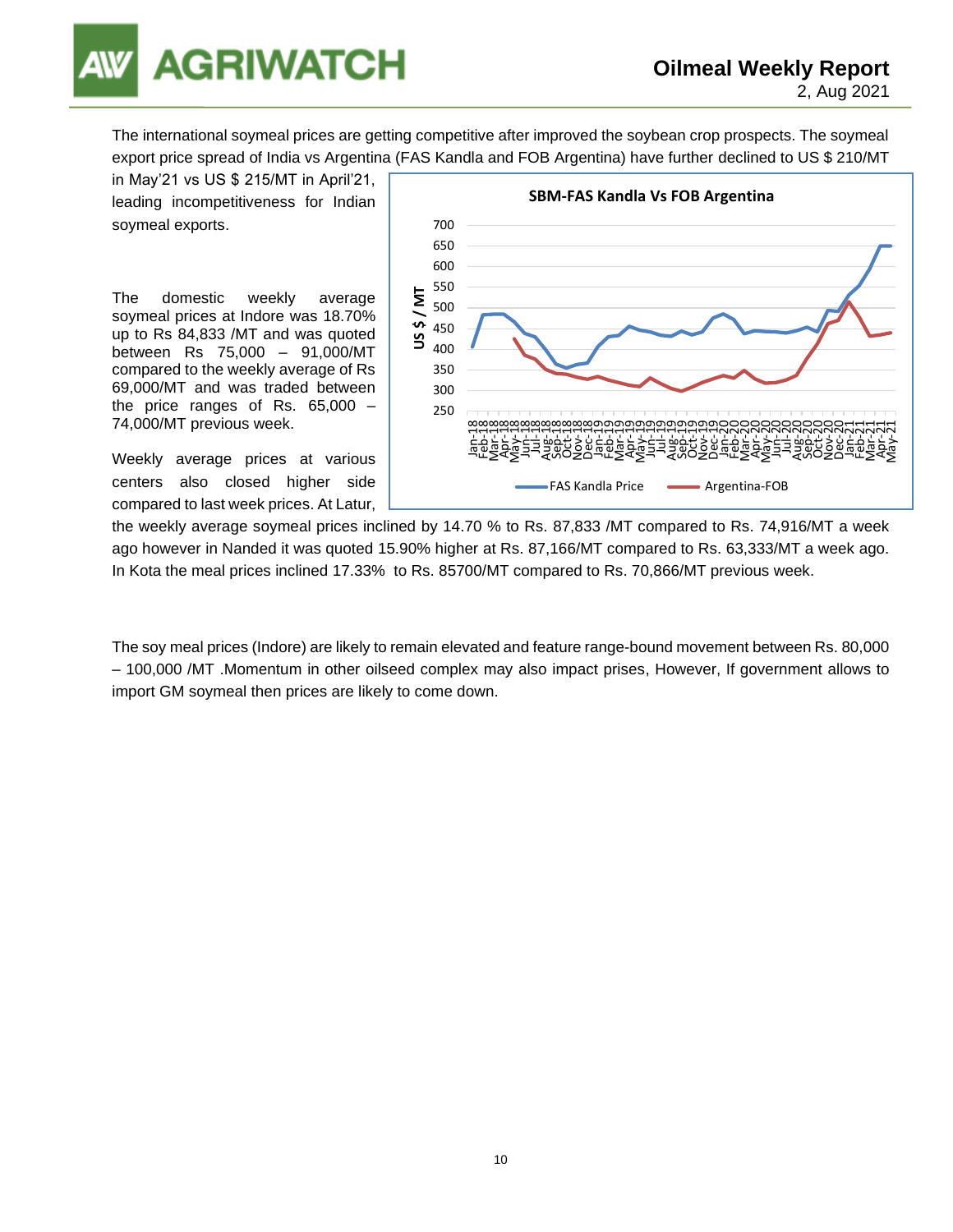#### **Previous updates:**

The Brazilian state run agricultural agency, CONAB left Brazil's 2020/21 soybean crop estimate increased at 135.91 million tonnes vs 135.4 million tonnes in May'21 forecast and 124.845 million tonnes in 2019/20 in its recent report.

In May21 according to the data released by NOPA, US crushed pegged at 163.521 million bushels which compares to April 160.310 million bushels of soybeans. The soybean processing was down from 171.75 million bushels in April 2020 also lower from 177.98 million bushels in March 2021. The market is expected lower US soybean crush figure for May'21 on dwindling stocks.

The international soy market is strong on bullish global supply scenario due forecast to lower than expected soybean production and likely fall in the US soy inventories in August 2021 followed by the Chinese buying spree.

SOPA has sought a stimulus package from the Centre to support the soybean industry, which has been hit by the lockdown and the collapse of poultry sector. It has asked the Center to increase the import duty in edible oils.

Besides, the SOPA members have addressed to Ministry of Agriculture and Farmers Welfare have demanded exemption of GST on soybean and soymeal, the same time.

The poultry sector consumes 60% of the soymeal in India and there are no takers for it leading around half of the processing units being shut. According to the data released by NOPA, US crushed 178 million bushels of soybeans in March21, second consecutive month of reduction also slightly less than expected. The soybean processing was down from 181.4 million bushels in March 2020 but up from 155.2 million bushels in March 2020.

The global 2020/21 soybean production estimate too increased to 363.18 million tonnes vs 361.82 million tonnes in the previous month report by USDA. World 2020/21 soymeal production is estimated slightly down at 253.3 million tonnes vs 254.14 million tonnes in its previous estimate.

Further, In the USDA's Foreign Agriculture Service post in Beijing China's soybean imports are forecast to reach a record 103 million tonnes in the marketing year 2021/22 and estimated 100 million tonnes in 2020/21 to meet the feed demand from the livestock and poultry sectors.

For soybeans, the world ending stocks are estimated at 91.09 mmt. for 2021/22 vs. 87.99 mmt. in 2020/21.

U.S. ending stocks were 120 million bushels vs. the March estimate of 120 million bushels. The trade expected the USDA to print 119 million bushels.

For soybeans, the world ending stocks are estimated at 86.9 mmt. vs. the trade's expectation of 83.52 mmt. and the USDA's December estimate of 83.74 mmt.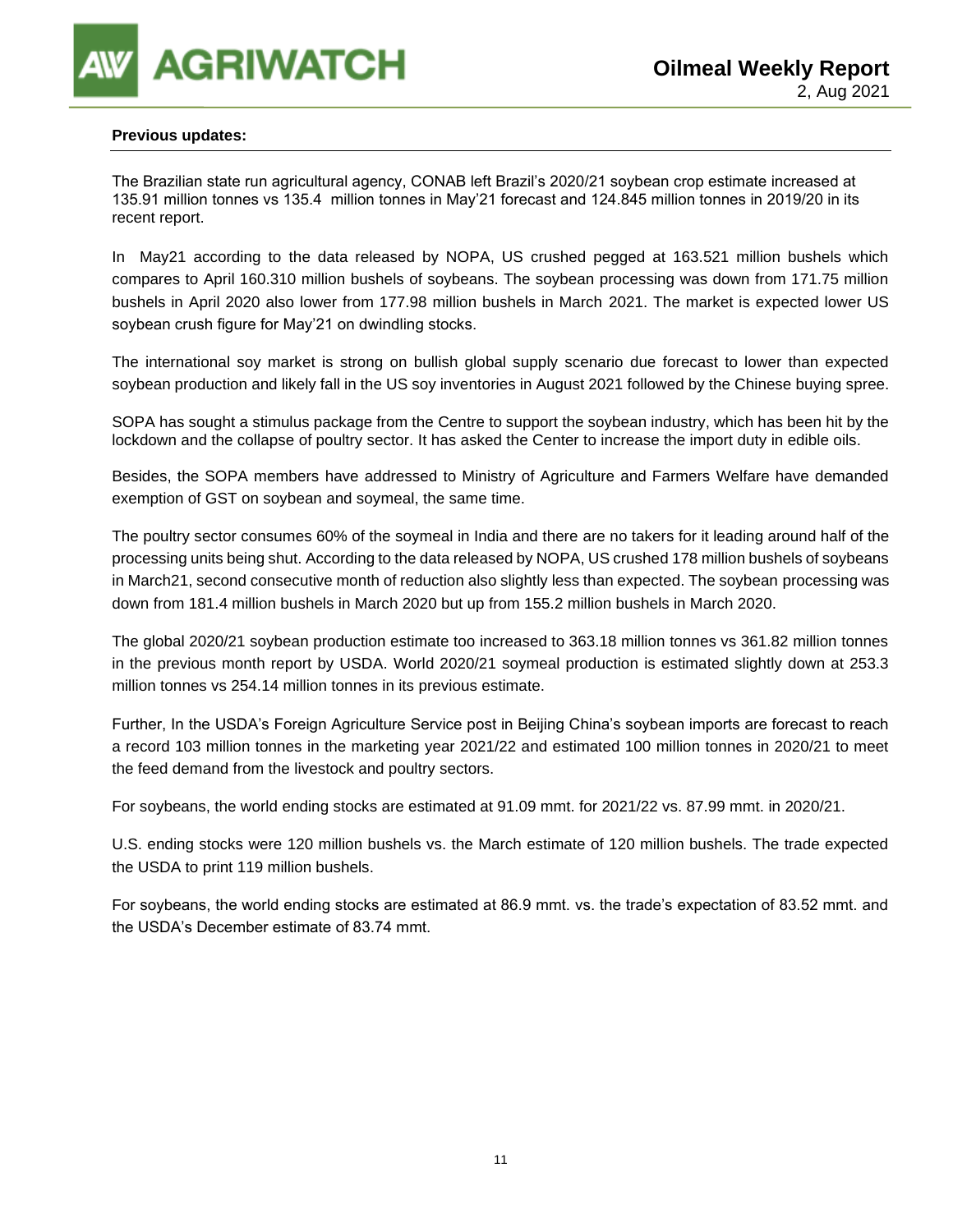

### *Technical Analysis:*

#### *Soybean Spot, Nagpur*



### *NCDEX Soybean Futures – August Contract*

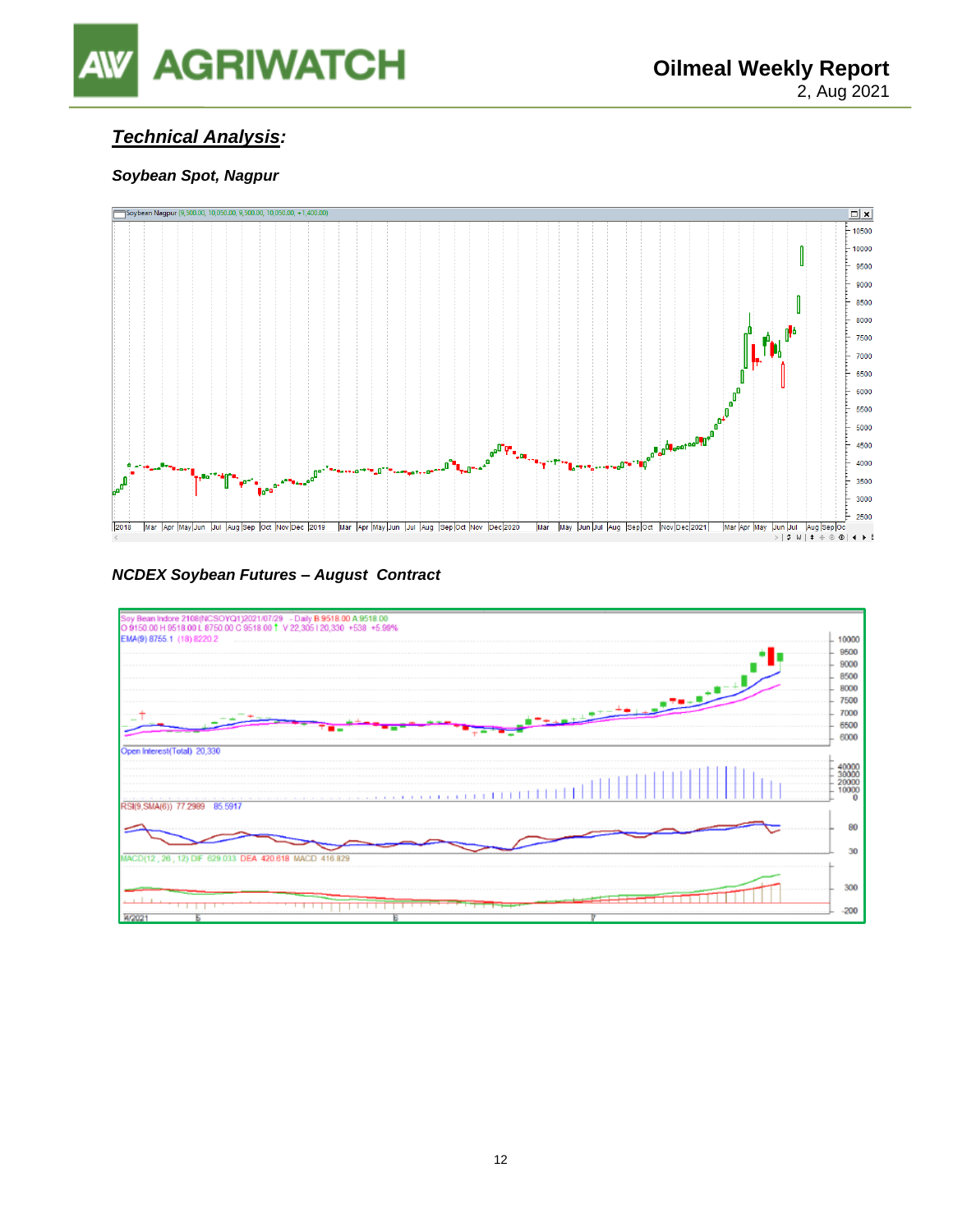

#### **Support & Resistance NCDEX Soybean – Aug contract**

| e-<br>$-2$ | ш.   | חמנ  |      | D' |
|------------|------|------|------|----|
| 0.00       | 9000 | 1518 | ე000 |    |

- ➢ Soybean gained on buyers interest this week.
- ➢ Prices closed above 9-day and18-day EMA indicating firm tone in near term.
- ➢ RSI and stochastic are rising from lower level indicating good buying strength.
- ➢ MACD crossover indicates bullish tone in near term..
- ➢ The prices are expected to feature gain in the coming week.
- ➢ Trade Recommendation (NCDEX Soybean Aug) Week: **BUY** Levels: 9300 T1 9500; T2- 9800, SL 8800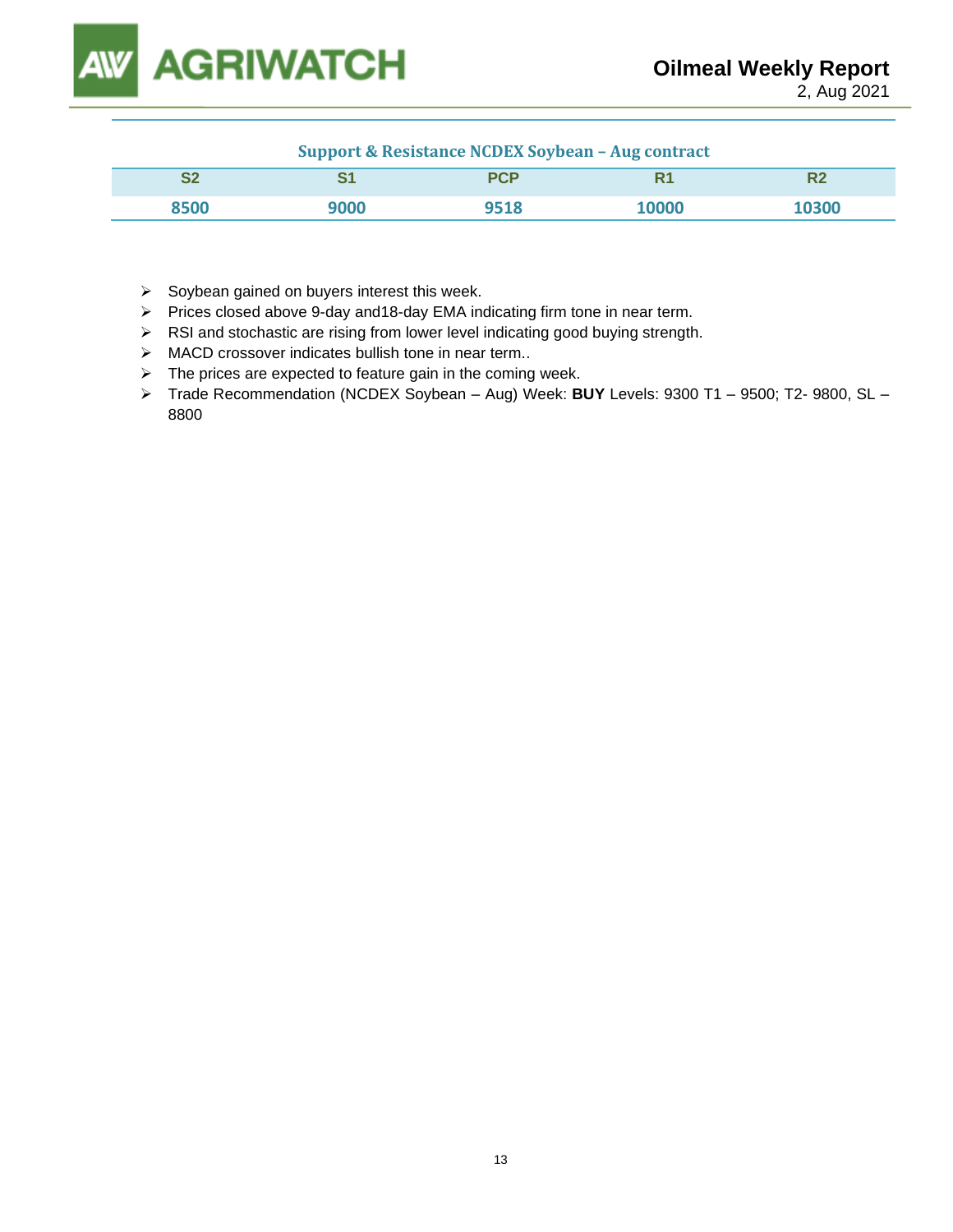### Rapeseed - Mustard Seed

Mustard remain elevated and was up 3% as compared to last week amid tight inventory in the country. And witnessed a significant decline in the arrival of mustard in the spot market and has led to shut more than 50% of the rapeseed millers. Traders are ready to purchase mustard at higher prices but the availability remains limited. There is firm demand for mustard oil especially from the states of North India like Bihar, Uttar Pradesh and West Bengal and likely to increase significantly during the winter season, during the festival and pickle making season. Subsequent to the ban on blending in mustard oil after June 8, the demand for mustard has increased, Further, Mustard prices may draw support from, firm demand, declining stock and arrival, strength in oilseed complex, delay in monsoon and strength in CME canola futures due to heat wave in Canada.

It is estimated that approximately 75-80% of the current mustard crop has been crushed, while 20-25% of the crushing is yet to be done.

Rapeseed Mustard inclined by 3% to Rs.7,742 /Qtl this week as compared to Rs 7,508/Qtl last week and arrival declined.

NAFED had procured the rapeseed-mustard at 0.03 MT of rapeseed-mustard valued Rs 0.014 Lakh from Madhya Pradesh at MSP (Rs 4650/qtl) under PSS. However, the procurement couldn't pick-up the pace due to COVID lockdown restrictions.

AW has revised India's 2021/22 rapeseed-mustard production up to 8.54 million tonnes from 8.0 million tonnes estimated in its previous forecast and it is up 18% from 7.21 million tonnes estimated last season. The Government estimation of mustard crop is high at 10.4 MT. The COOIT has estimated mustard production at 8.90 MT.

In Sri Ganganagar, the weekly average prices of rapeseed oilcake was 3% up to Rs 3012/ Qtl from previous week at Rs. 2,920/qtl.

India's exports for rapeseed meal during April-May 2021 was up +66% at 274,692 metric tonnes compared to 165,737 metric tonnes during the same period previous marketing season.

The export of rapeseed meal in June'21 is reported at 110,115 metric tonnes against last year 122,573 metric tonnes during the same period i.e. lower by -10%, However 14% up as compared to May21.

India imported 1033.06 tons rapeseed (Canola) oil in Apr 2021 v/s 506.00 tons imports in Apr 2020. While, for the period of April2020-March2021 imports rose to 42,720.05 tons compared to 54,426.39 tons in last oil year.

#### **International**

Canola futures continued to rally because heatwave in Canada seemed to affect harvest scenario for the crop. High temperature forecast in coming weeks may cause the canola flowers to drop prematurely, leading to drop in yield. Crop conditions are rapidly deteriorating, reports said.

Canadian farmers planted an estimated 22.5 million acres of canola for the 2021-22 crop year, the highest since 2018. This is up from the April forecast of 21.5 million acres and up 8.2% from last year.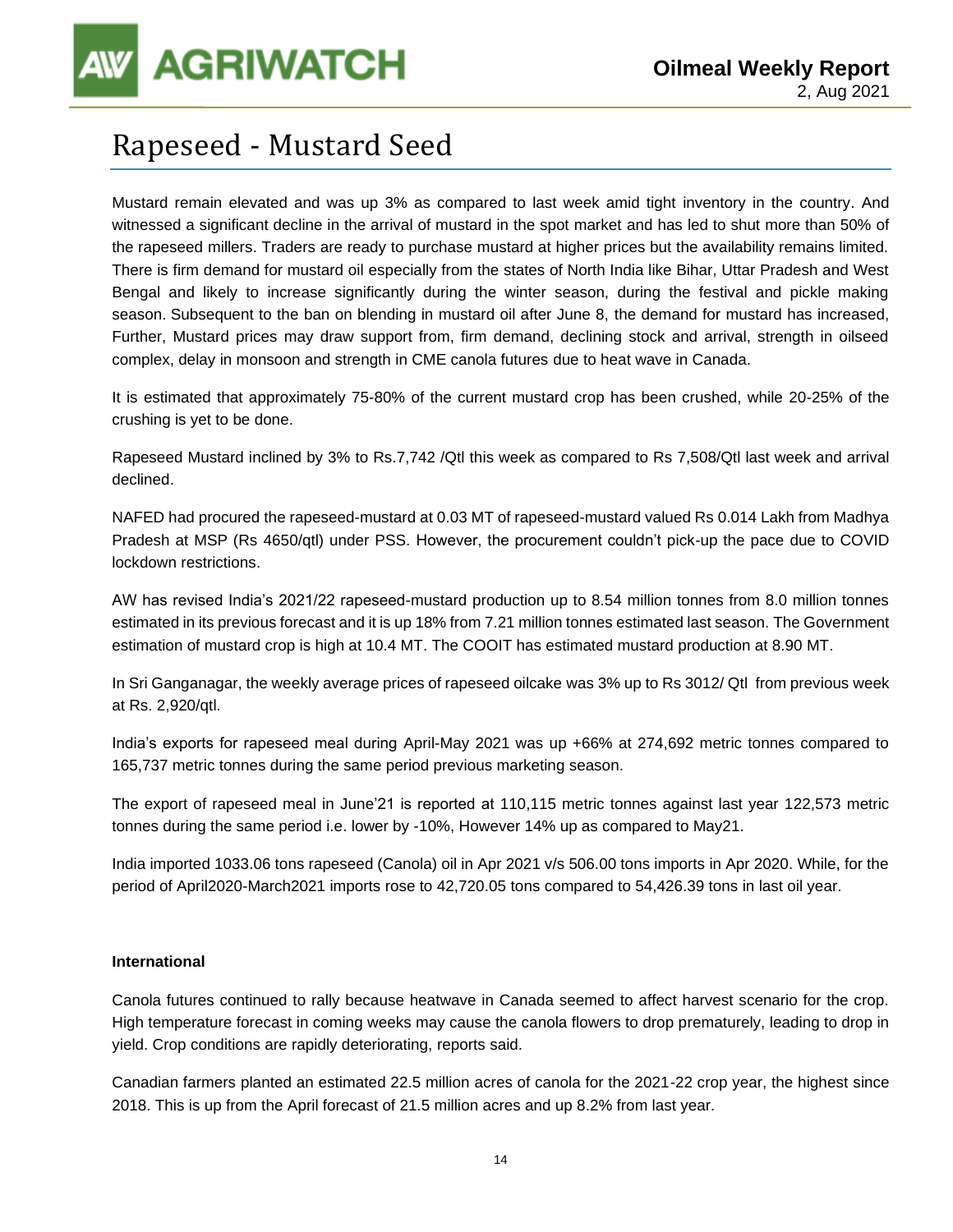In the July'21 report, the USDA has kept India's 2021/22 rapeseed production estimates unchanged at 8.5 million tonnes compared to previous month. However, Canada's rapeseed production estimates eased to 20.20 million tonnes as compared to 20.50 million tonnes last month. Canadian canola production is lowered because as earlyseason drought conditions impact yields and offset an increase to area. Further, EU production estimates were also eased to 17.00 million tonnes against 17.20 million tones last month and for China, the estimates increased to 14.00 million tonnes against 13.80 million tonnes compared to last month. The global 2020/21 rapeseed production estimate increased to 74.14 million tonnes vs 74.05 million tonnes in the previous month. World 2021/22 rapeseed meal production is also estimated higher at 41.29 million tonnes vs 41.23 million tonnes in its previous estimate.

India's rapeseed-mustard demand is very much influenced by the palm oil imports. Imports of palm oil by India declined in June by 24% from a month ago to 587,467 tonnes. However, Palm oil imports are likely to jump in July. Palm oil exports from Malaysia are expected to rise due to firm buying by importing countries especially India and China. Malaysian palm oil futures climbed more than 3% to hit a six-week high on Thursday, lifted by higher exports so far in July, while dry weather and a labour shortage hitting global production of vegetable oils also boosted sentiment.

-----------------------------------------------------------------------------------------------------------------------------------------------------

#### **Previous Updates**

The Solvent Extractors' Association (SEA) of India has urged the government to include rational provision in ASEAN agreement to restrict or regulate the imposition of export duty by the palm oil exporting countries. SEA feels that this will ensure a level-playing field for both the countries that export and import palm oil.

In a letter to its members, Atul Chaturvedi, President of SEA, said that there is always a bound rate for imposing highest export duty on palm oil and products imported by India under ASEAN agreement and Comprehensive Economic Cooperation Agreement with Malaysia.

He said the palm oil exporting countries seem to be free to impose export duty and levy as agreements overlook this issue. Indonesia has imposed US \$33 as export duty plus \$180 as a biodiesel levy making crude palm oil (CPO) expensive. Following this, India is compelled to pay high price for the same.

To support their local industry, that country has kept export duty and levy low on finished goods such as RBD palmolein.

Higher palm oil imports by India has always hit the domestic mustard oil demand and the rapeseed-mustard crush margins.

The Food Safety and Standards Authority of India (FSSAI) has withdrawn the order prohibiting blending of mustard oil.

The food regulator had until now allowed 20% blending in mustard oil under the standards for blended edible oil under FSS (Food Product Standards and Food Additives) Regulations. The decision to withdraw the September'20 order was taken after stakeholders made a representation to the authority.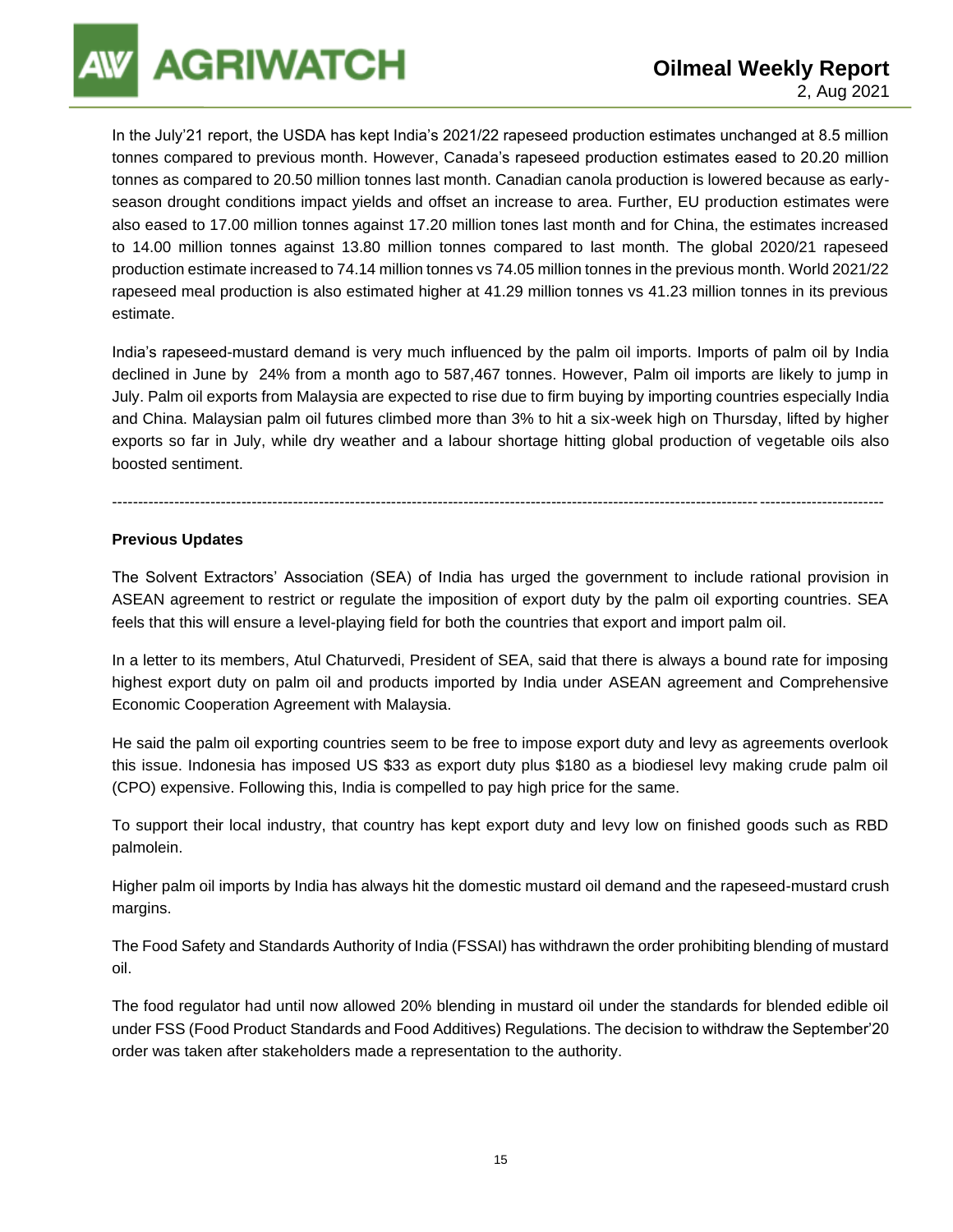

Director, Indian Council of Agricultural Research – Directorate of Rapeseed Mustard Research, expects productivity of the rapeseed-mustard to improve in 2020-21 from last year's level of 1.42-1.48 tonnes per ha, on adequate soil moisture and better package of practices.

The MSP for rapeseed-mustard has been increased in line with the recommendations of Swaminathan Commission to Rs. 4,650 per quintal for marketing season 2021-22 from Rs. 4,425 per quintal in 2020-21 an increase of Rs. 225 a quintal.

Agriwatch has projected India's MY 2021/22 rapeseed production at 8.54 million tonnes vs 7.2 million tonnes last season while COOIT has estimated the seed production at 8.95 million tonnes vs 7.5 million tonnes last season.

**Outlook:** RM Seed is expected to remain elevated above Rs 7,500/Qtl as market has gained due to low arrival and good demand, additionally strength in other oilseed complex and global factors supported the price. If government imposes stock limit on oilseed, the prices of rapeseed may fall sharply, leading to lower prices of rapeseed meal as well.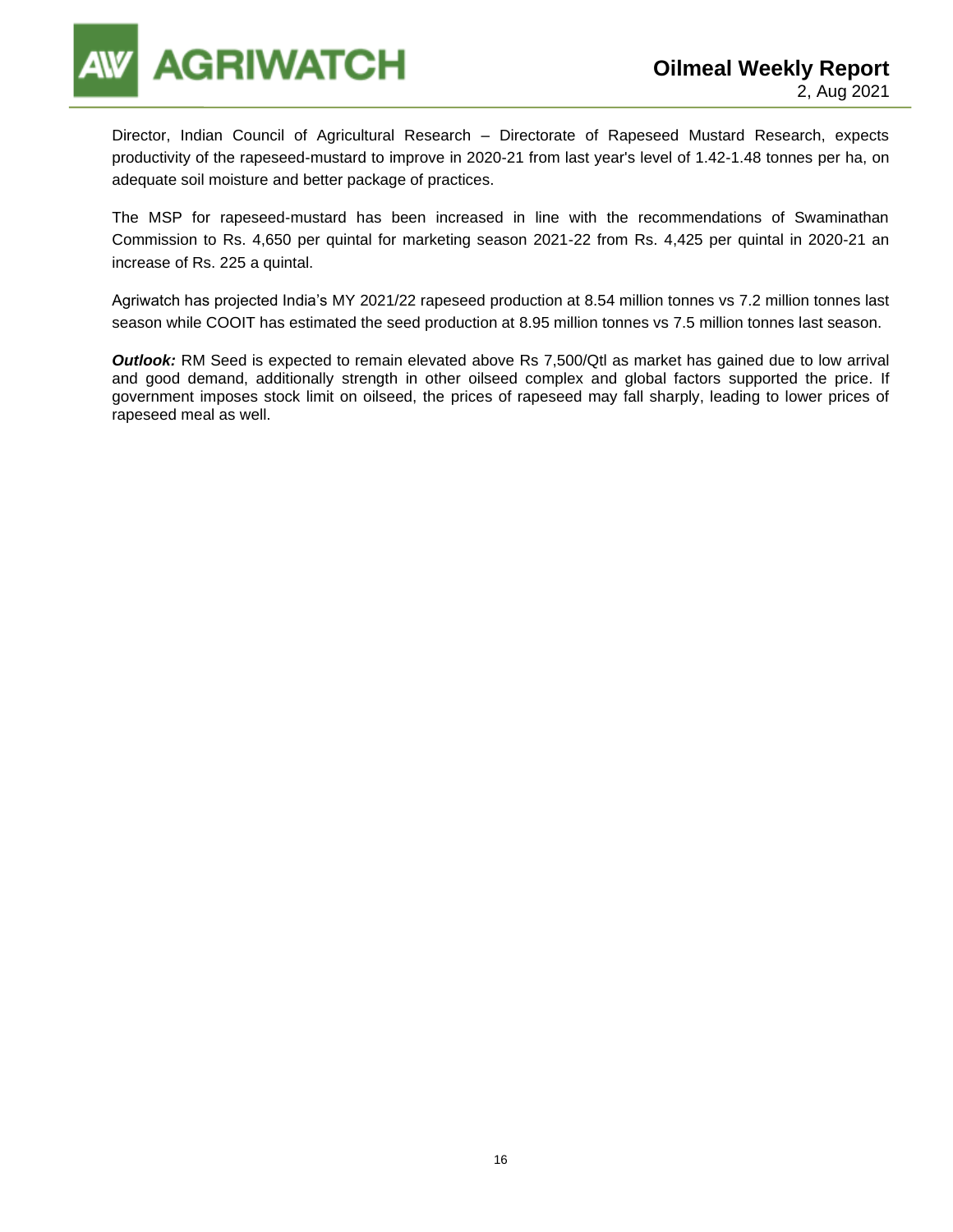

### *Technical Analysis:*

#### *RM Seed Spot, Jaipur*



#### *NCDEX RM Seed Futures August Contarct*



**\*Note: Daily Chart**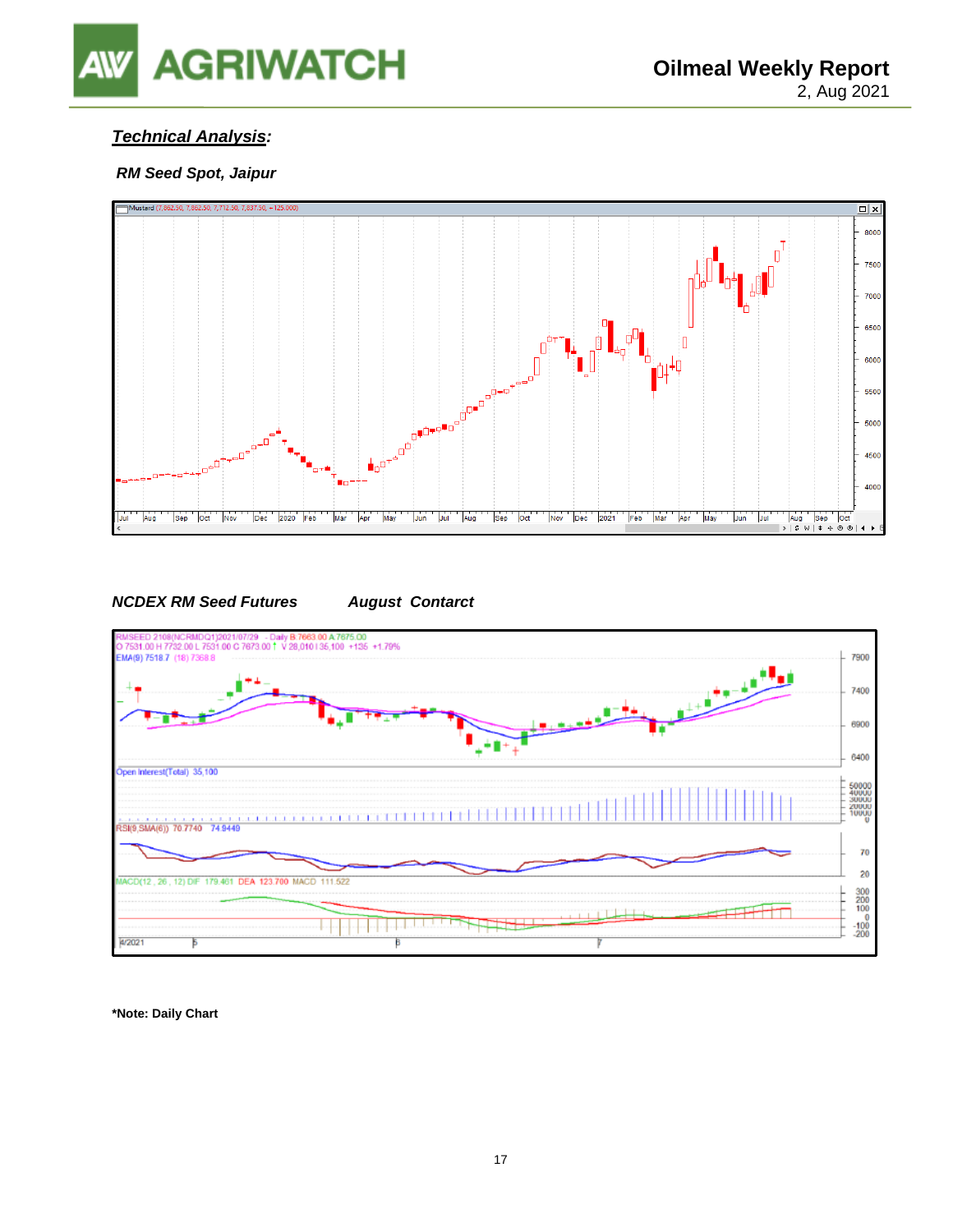

| <b>Support &amp; Resistance NCDEX RM Seed - Aug contract</b> |      |      |      |      |  |
|--------------------------------------------------------------|------|------|------|------|--|
| e q<br><b>PCP</b><br>R1                                      |      |      |      |      |  |
| 7000                                                         | 7500 | 7666 | 7900 | 8000 |  |

- ➢ RM seed witnessed gain on buyers interest.
- ➢ Prices closed Above 9-day and18-day EMA indicating firm tone in near term.
- ➢ RSI and stochastic are rising from lower level indicating good buying strength.
- ➢ MACD crossover indicates bullish tone in near term..
- ➢ Open interest have gone up while prices have came up, which indicates long buildup.
- ➢ Trade Recommendation (NCDEX Rapeseed-Mustard –Augl) Week: Buy 7600 Levels: T1-7700, T2- 7850, SL –7400.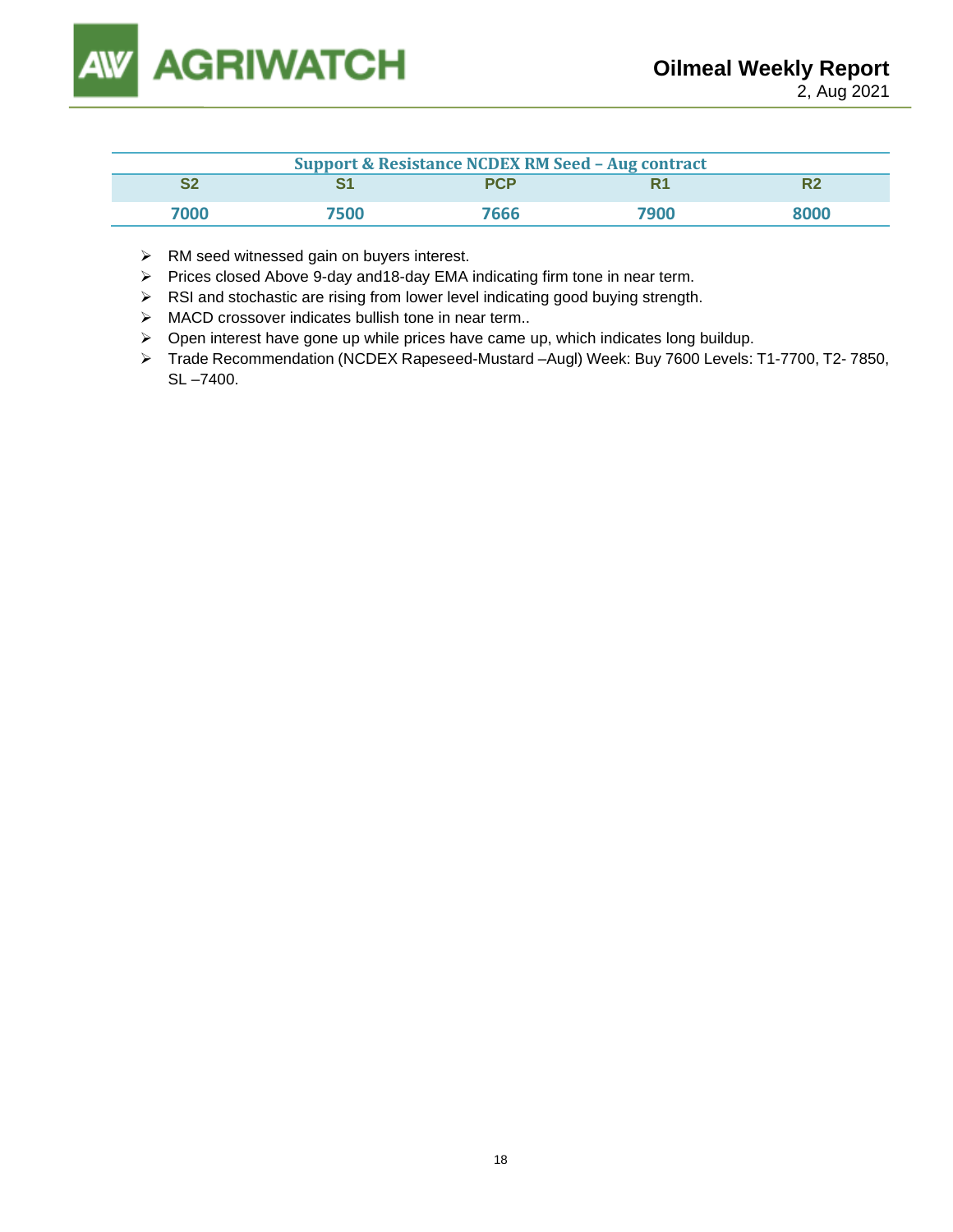

### Annexure

| Soy DOC Rates at Different Centers |           |                                  |                                                              |  |  |
|------------------------------------|-----------|----------------------------------|--------------------------------------------------------------|--|--|
|                                    |           | <b>Ex-factory rates (Rs/ton)</b> |                                                              |  |  |
| <b>Centres</b>                     | 29-Jul-21 | 22-Jul-21                        | <b>Parity To</b>                                             |  |  |
| Indore - 45%, Jute Bag             | 88000     | 74000                            | Gujarat, MP                                                  |  |  |
| Kota - 45%, PP Bag                 | 90000     | 75200                            | Rajasthan, Del,<br>Punjab, Haryana                           |  |  |
| Dhulia/Jalna - 45%, PP Bag         | 91000     | 75500                            | Mumbai,<br>Maharashtra                                       |  |  |
| Nagpur - 45%, PP Bag               | 92000     | 79000                            | Chattisgarh,<br>Orissa, Bihar,<br>Bangladesh, AP,<br>Kar, TN |  |  |
| Nanded                             | 91000     | 76000                            | Andhra, AP, Kar<br>,TN                                       |  |  |
| Latur                              | 95000     | 76500                            |                                                              |  |  |
| Sangli                             | 87000     | 73000                            | Local and South                                              |  |  |
| Solapur                            | 89000     | 70800                            | Local and South                                              |  |  |
| Akola – 45%, PP Bag                | 75000     | 75000                            | Andhra,<br>Chattisgarh,<br>Orrisa, Jharkhand,<br><b>WB</b>   |  |  |
| Hingoli                            | 63500     | 63500                            | Andhra,<br>Chattisgarh,<br>Orrisa, Jharkhand,<br><b>WB</b>   |  |  |
| Bundi                              | 88000     | 75000                            |                                                              |  |  |

| Soy DOC at Ports                       |                   |           |                          |  |  |
|----------------------------------------|-------------------|-----------|--------------------------|--|--|
| <b>Centers</b>                         | <b>Port Price</b> |           |                          |  |  |
|                                        | 28-Jul-21         | 21-Jul-21 | Change                   |  |  |
| Kandla (FOR) (INR/MT)                  | NR.               | NR.       | $\overline{\phantom{0}}$ |  |  |
| Kandla (FAS) (USD/MT)                  | NR.               | NR.       |                          |  |  |
| CNF Indonesia - Yellow SBM<br>(USD/MT) | NR.               | NR.       |                          |  |  |

| <b>Rapeseed Meal</b> | 28-Jul-21 | 21-Jul-21 | Change      |
|----------------------|-----------|-----------|-------------|
| FAS Kandla (USD/MT)  |           |           | <b>Unch</b> |
| FOR Kandla (Rs/MT)   |           |           | Unch        |
| FOR Mundra (Rs/MT)   |           |           | Unch        |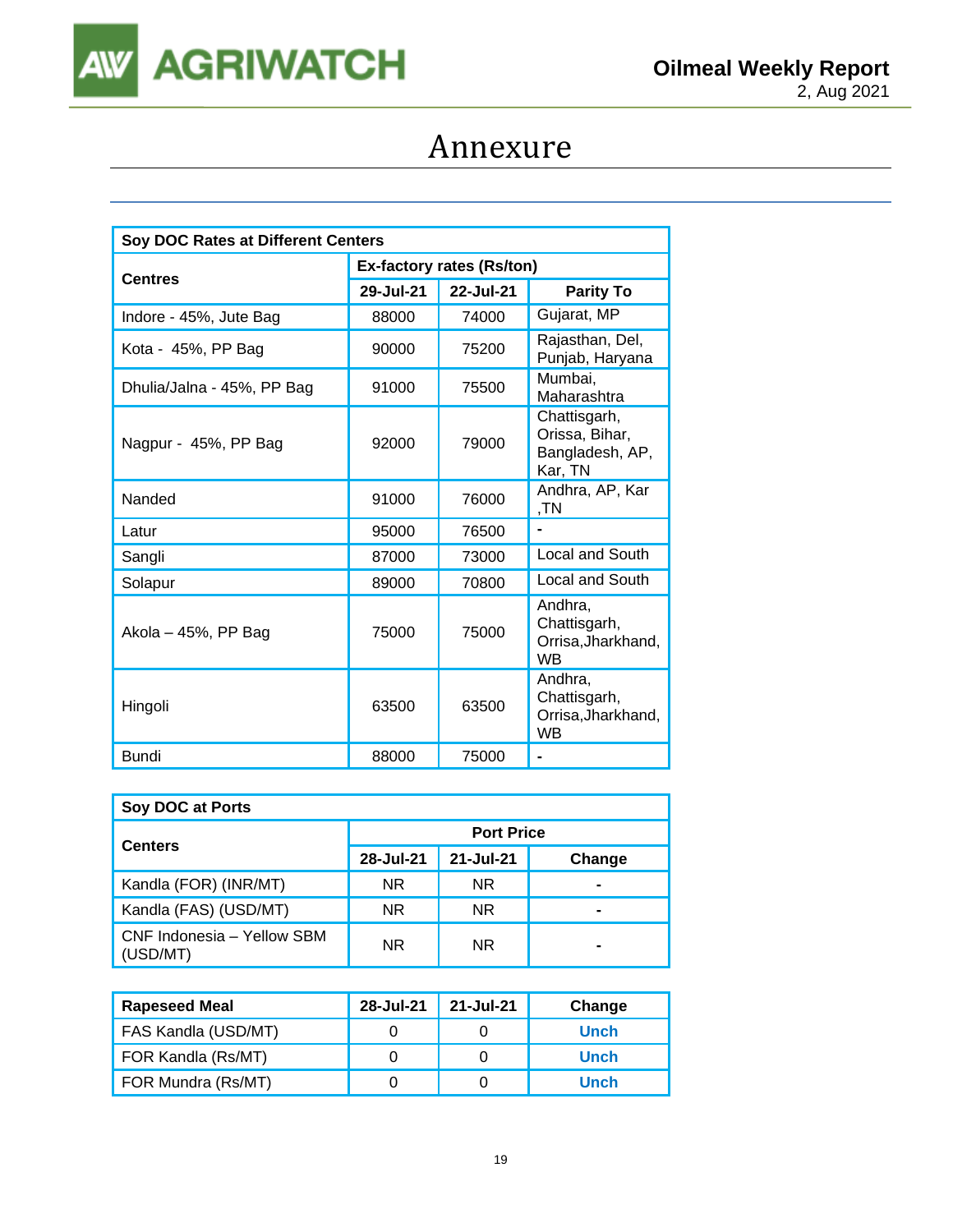

| CNF Indonesia (USD/MT) |  | Unch |
|------------------------|--|------|

| <b>International Soy DOC</b> |           |           |             |
|------------------------------|-----------|-----------|-------------|
| <b>Argentina FOB USD/MT</b>  | 28-Jul-21 | 21-Jul-21 | Change      |
| Soybean Pellets              | 382       | 397       | $-15$       |
| Soybean Cake Flour           | 382       | 397       | $-15$       |
| Soya Meal                    |           |           | <b>Unch</b> |
| Soy Expellers                |           |           | <b>Unch</b> |

| <b>Sunflower (DOC) Rates</b> | Ex-factory rates (Rs/ton) |           |             |  |
|------------------------------|---------------------------|-----------|-------------|--|
| <b>Centers</b>               | 29-Jul-21                 | 22-Jul-21 | Change      |  |
| Adoni                        | 38000                     | 37000     | 1000        |  |
| Khamgaon                     |                           |           | <b>Unch</b> |  |
| Parli                        |                           |           | <b>Unch</b> |  |
| Latur                        | 37500                     | 36500     | 1000        |  |

| <b>Groundnut Meal (Rs/MT)</b> | 29-Jul-21 | 22-Jul-21 | Change |
|-------------------------------|-----------|-----------|--------|
| Basis 45%, Saurashtra         | 54000     | 45000     | 9000   |
| Basis 40%, Saurashtra         | 50000     | 42500     | 7500   |
| GN Cake, Gondal               | 56000     | 45500     | 10500  |

| <b>Mustard DOC</b>      | 29-Jul-21 | 22-Jul-21 | Change |
|-------------------------|-----------|-----------|--------|
| Jaipur (Plant delivery) | 23500     | 22100     | 1400   |
| Kandla (FOR Rs/MT)      | 24400     | 22900     | 1500   |

| <b>Mumbai Oil Meal Quotes:</b> |           |           |             |  |  |
|--------------------------------|-----------|-----------|-------------|--|--|
| Rs/M.T.                        | 29-Jul-21 | 22-Jul-21 | Change      |  |  |
| G.N. Extr (45%)                | 59000     | 48500     | 10500       |  |  |
| Kardi Extr                     | 0         | 0         | <b>Unch</b> |  |  |
| <b>Undec Cottonseed Exp</b>    | 0         | 33000     | $-33000$    |  |  |
| Rice Bran Extr.                | $\Omega$  | 0         | <b>Unch</b> |  |  |
| Sunflower Extr.                | 38500     | 36000     | 2500        |  |  |
| Rapeseed Extr.                 | 0         | ი         | <b>Unch</b> |  |  |
| Soymeal 48%                    | 93391     | 76695     | 16696       |  |  |
| Castor Extr.                   | 6550      | 6250      | 300         |  |  |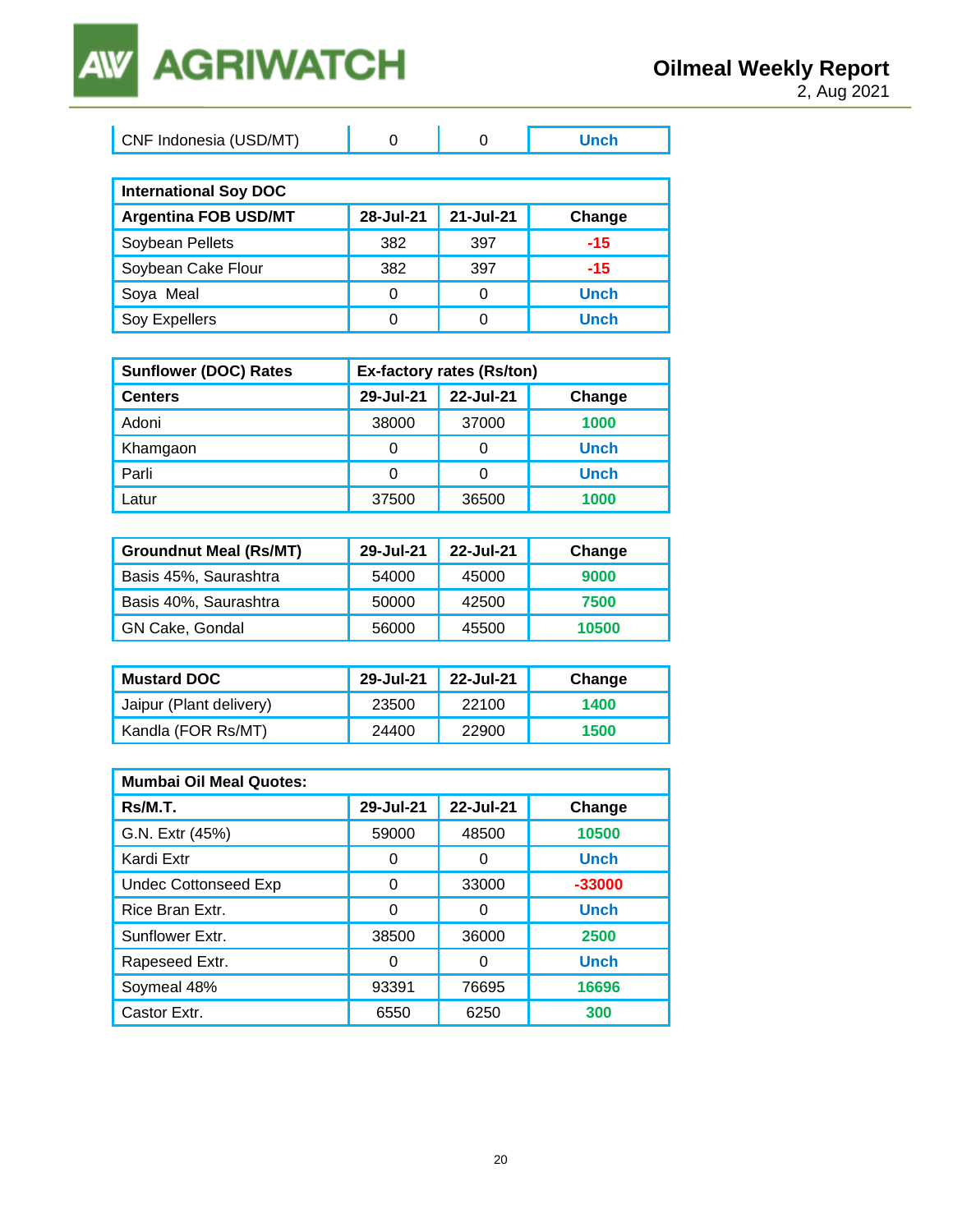

21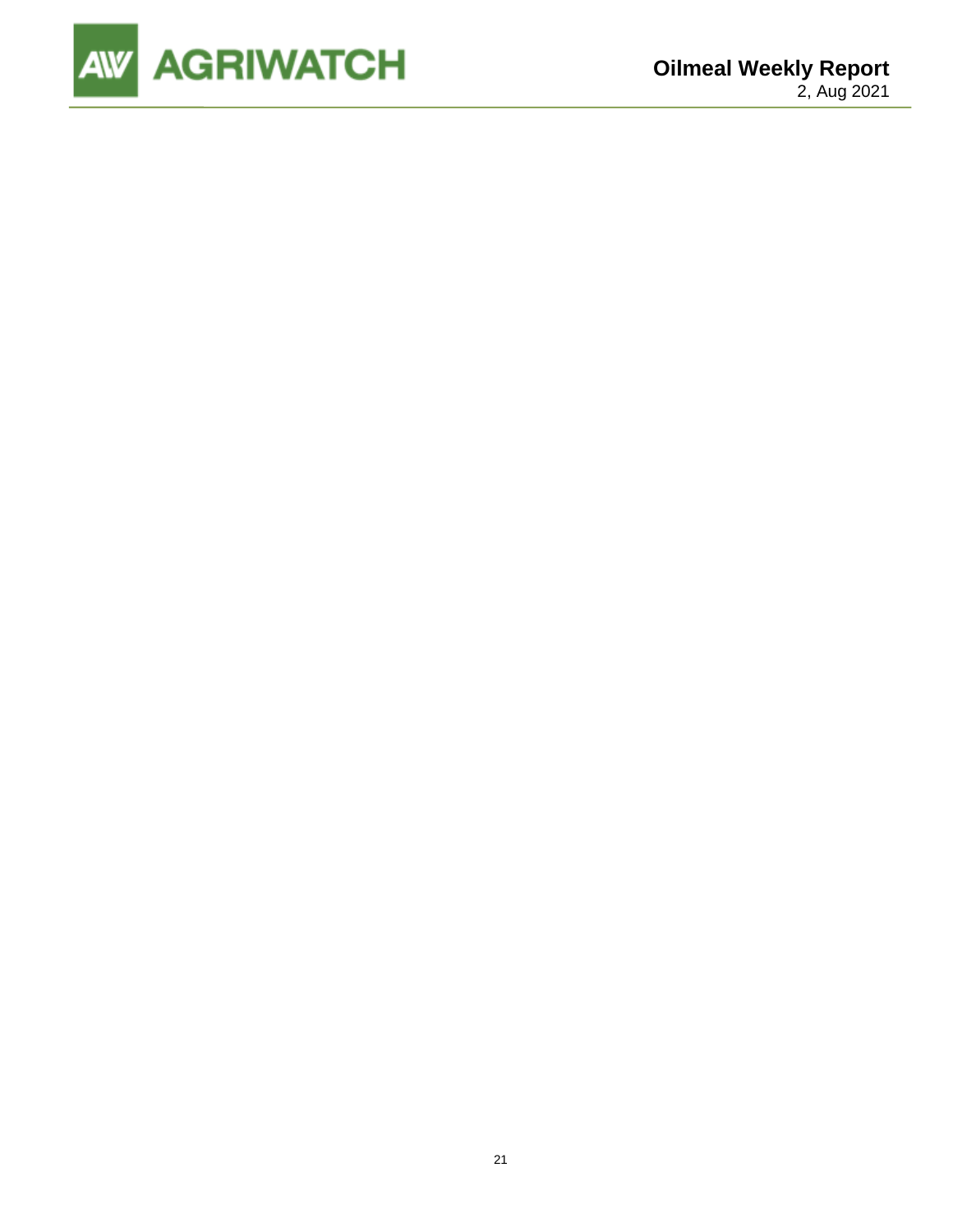

### MSP of Rabi Oilseeds for Marketing Season 2021-22- GOI

| SI.<br>No | <b>Crops</b>     | <b>MSP</b> for<br>Rabi<br>2021-22 | <b>MSP</b> for<br>Rabi<br>2020-21 | <b>Increase</b><br>in MSP<br>(Absolute) |
|-----------|------------------|-----------------------------------|-----------------------------------|-----------------------------------------|
|           | Rapeseed-mustard | 4.650                             | 4.425                             | 225                                     |
| ◠         | Safflower        | 5.327                             | 5.215                             | 112                                     |

The Cabinet Committee on Economic Affairs (CCEA) chaired by the Hon'ble Prime Minister Shri Narendra Modi has approved the increase in the Minimum Support Prices (MSPs) for all mandated Rabi crops for marketing season 2021-22.

Government has increased the MSP of Rabi crops for marketing season 2021-22, to ensure remunerative prices to the growers for their produce. This increase in MSP is in line with the recommendations of Swaminathan Commission.

Among the Rabi oilseeds the MSP for rapeseed-mustard has been increased to Rs. 4,650 per quintal for marketing season 2021-22 from Rs. 4,425 per quintal in 2020-21 an increase of Rs. 225 a quintal.

The MSP of safflower to Rs. 5,327 a quintal from earlier Rs. 5,215 per quintal an increase of Rs 112 per quintal.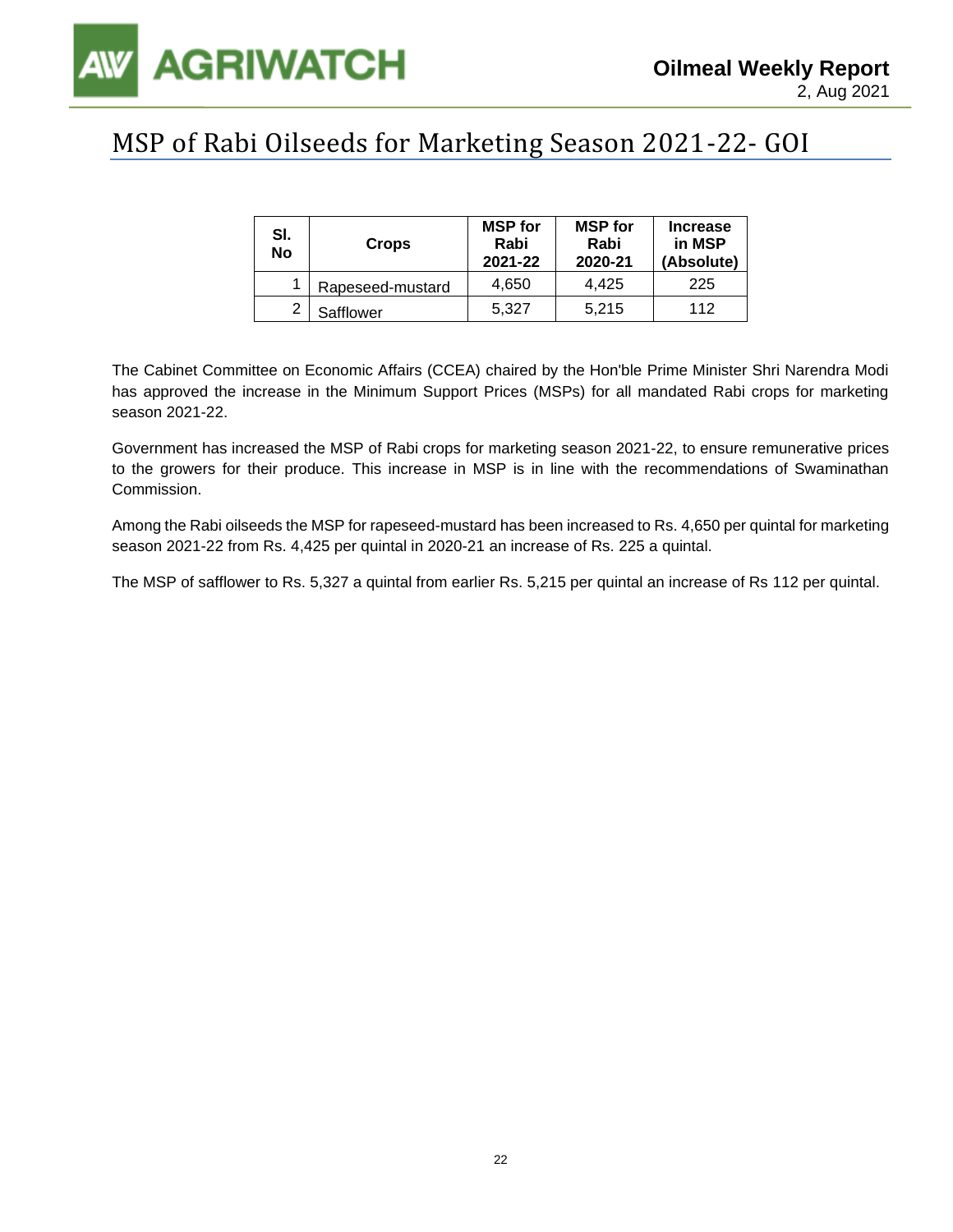### MSP of Kharif Oilseeds for Marketing Season 2021-22 - GOI

| SI.<br><b>No</b> | <b>Crops</b>     | <b>MSP</b> for<br><b>Kharif</b><br>2021-22 | <b>MSP</b> for<br><b>Kharif</b><br>2020-21 | <b>Increase</b><br>in MSP<br>(Absolute) |
|------------------|------------------|--------------------------------------------|--------------------------------------------|-----------------------------------------|
| 1                | Groundnut        | 5550                                       | 5275                                       | 275                                     |
| 2                | Sunflower seed   | 6015                                       | 5885                                       | 130                                     |
| 3                | Soybean (yellow) | 3950                                       | 3880                                       | 70                                      |
| 4                | Sesamum          | 7307                                       | 6855                                       | 452                                     |
| 5                | Nigerseed        | 6930                                       | 6695                                       | 235                                     |

The Cabinet Committee on Economic Affairs (CCEA) chaired by the Hon'ble Prime Minister Shri Narendra Modi has approved the increase in the Minimum Support Prices (MSPs) for all mandated Kharif crops for marketing season 2021-22.

Government has increased the MSP of Kharif crops for marketing season 2020-21, to ensure remunerative prices to the growers for their produce.

Among the Kharif oilseeds the MSP for groundnut has been increased to Rs. 5500 per quintal for marketing season 2020-21 from Rs.5275 per quintal in 2019-20 an increase of Rs.275 a quintal.

The MSP of sunflower to Rs. 6015 a quintal from earlier Rs. 5885 per quintal an increase of Rs 130 per quintal, Soybean-yellow to Rs. 3950 a quintal to Rs. 3880 per quintal last season, an increase of Rs. 70 a quintal, Sesamum to Rs. 7307 a quintal from 6855 earlier, an increase of Rs. 452 a quintal and the MSP of Nigerseed have been increased to Rs. 6930 a quintal from Rs. 6695 a quintal earlier, increase of Rs 235 per quintal.

Among all the Kharif crops, the highest increase in MSP is proposed for sesamum (Rs 452 per quintal) followed by Tur (Rs 300 per quintal) and Urad (Rs 300 per quintal). The differential remuneration is aimed at encouraging crop diversification.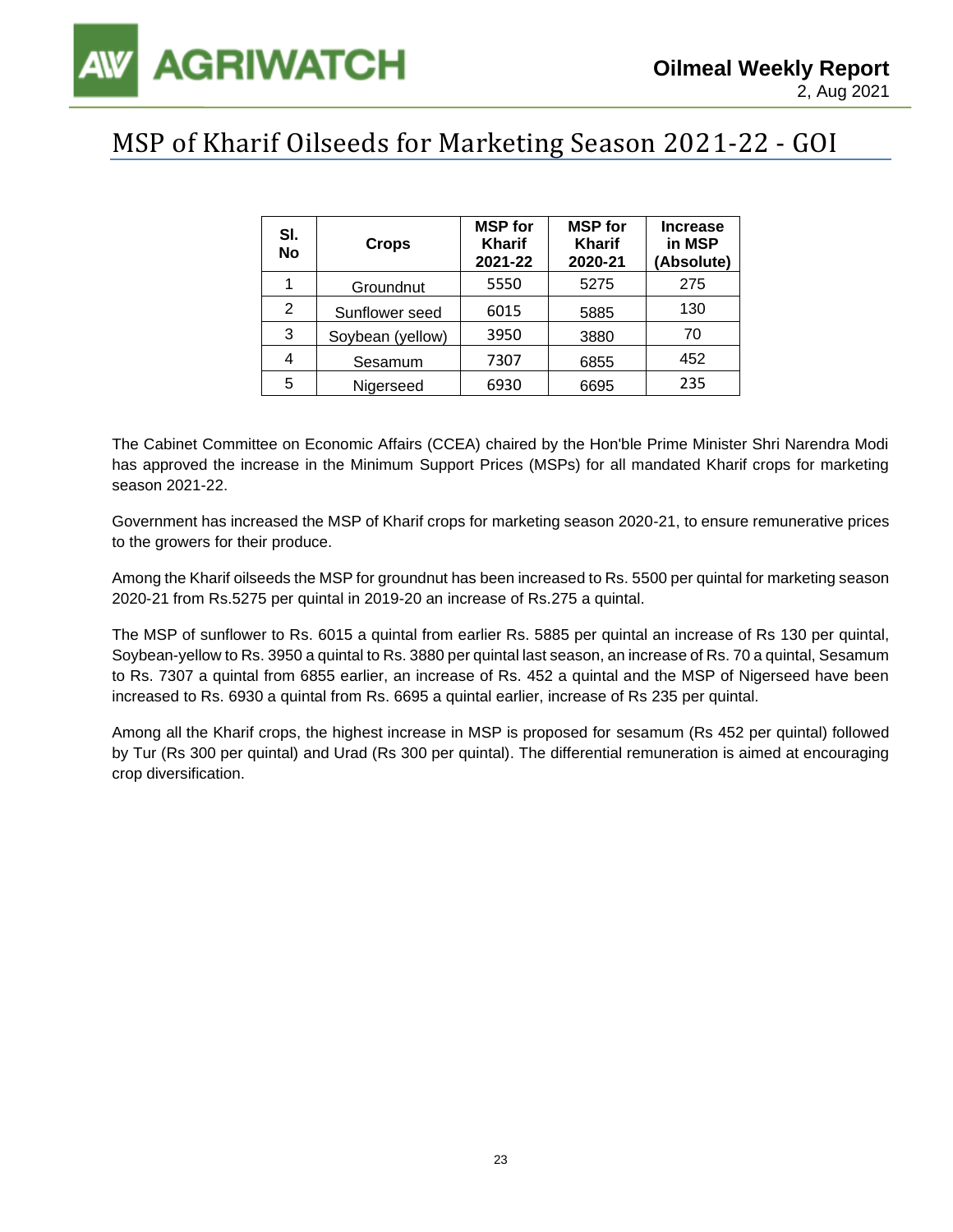### India's Oilseeds Production Seen at 365.7 Lakh Tonnes vs 332.20 Lakh Tonnes in 3nd Adv Est. for 2020-21- GOI

The 2nd Advance Estimates of production of oilseeds for 2020-21 have been released by the Department of Agriculture, Cooperation and Farmers Welfare on 25<sup>th</sup> May, 2021. The assessment of production of different crops is based on the feedback received from States and validated with information available from other sources.

The revised estimated production of major Oilseeds during 2020-21 is as under:

Oilseeds – 365.7 lakh tonnes in 2020-21 vs 332.19 lakh tonnes in 2019-20

- Groundnut 101.2 lakh tonnes vs 99.52 lakh tonnes in 2019-20.
- Castorseed 17.76 lakh tonnes vs 18.42 lakh tonnes
- Sesamum 8.12 lakh tonnes vs 6.58 lakh tonnes
- Nigerseed 0.41 lakh tonnes vs 0.41 lakh tonnes (No difference)
- Soybean 134.1 lakh tonnes vs 112.26 lakh tonnes
- Sunflower 2.24 lakh tonnes vs 2.13 lakh tonnes
- Rapeseed-mustard 99.9 lakh tonnes vs 91.24 lakh tonnes
- Linseed 1.40 lakh tonnes vs 1.21 lakh tonnes
- Safflower 0.34 lakh tonnes vs 0.44 lakh tonnes.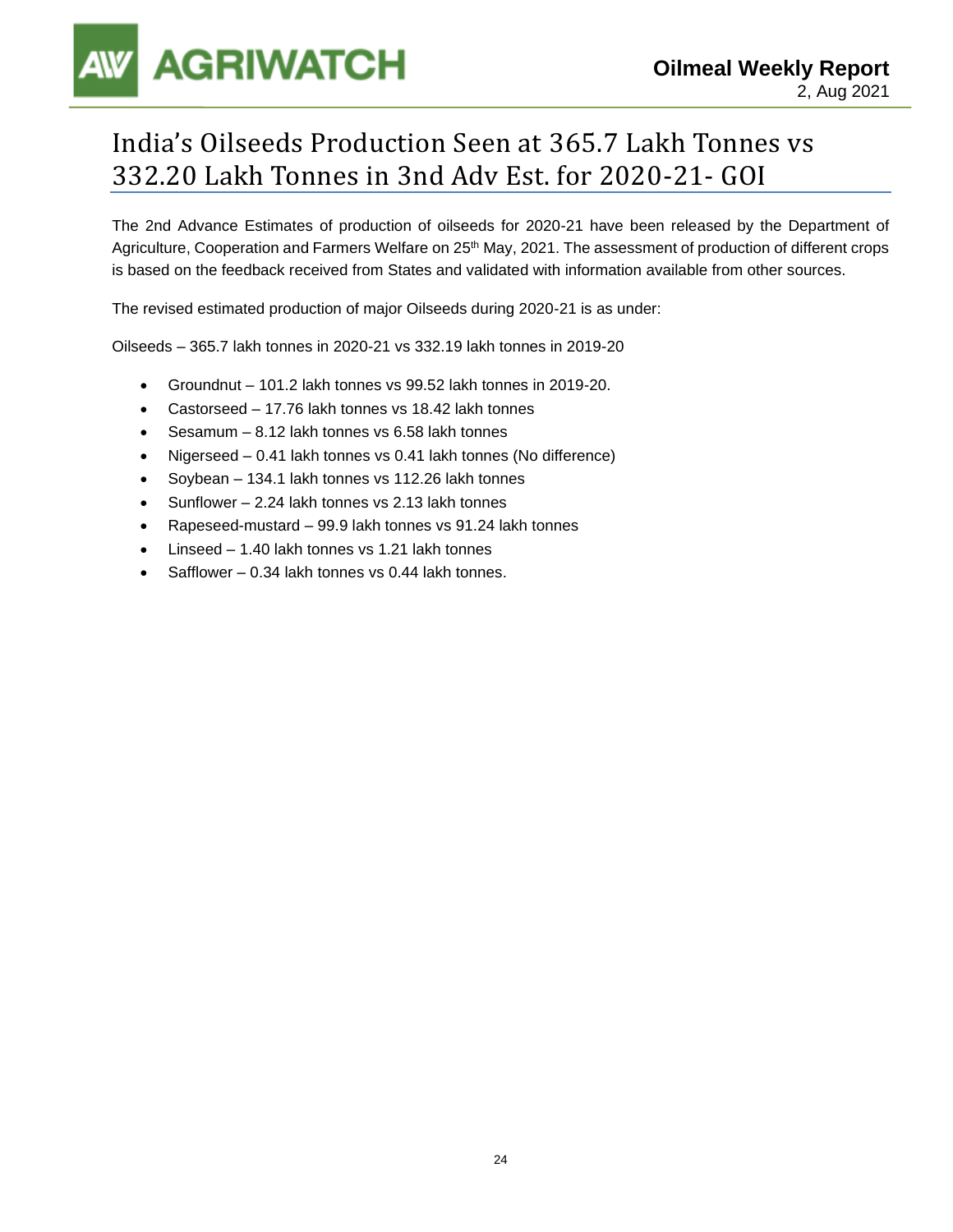### Sown Area – *Kharif* Oilseeds, India

In the last official Kharif oilseeds planting report by the Ministry of Agriculture, the total coverage area under Kharif oilseeds is reported at 197.18 lakh hectares, an increase by 9.8% from 179.63 lakh ha in the corresponding period of last year. Of the major oilseeds, soybean sowing is reported up by 6.4% at 121.24 lha compared to 113.95 lha during the corresponding period of last year, groundnut at 50.98 lha vs 39.48 lha, sesamum 14.14 lha vs 13.73 lha, castor seed at 7.92 lha vs 9.44 lha and niger at 1.67 lha vs 2.04 lha, during the same period last year. We feel country's final area under oilseeds to be above normal by 8-9% this season.

|                       |                                     | Area in Lakh Hectares |         |          |  |
|-----------------------|-------------------------------------|-----------------------|---------|----------|--|
| Crop                  | <b>Normal Area</b><br>(5 Year Avg.) | 2020-21               | 2019-20 | % Change |  |
| Groundnut             | 42.43                               | 50.98                 | 39.48   | 29.1     |  |
| Soybean               | 111.49                              | 121.24                | 113.95  | 6.4      |  |
| Sunflower             | 1.84                                | 1.23                  | 0.99    | 24.2     |  |
| Sesamum               | 14.13                               | 14.14                 | 13.73   | 3.0      |  |
| Niger                 | 2.41                                | 1.67                  | 2.04    | $-18.1$  |  |
| Castor                | 9.65                                | 7.92                  | 9.44    | $-16.1$  |  |
| <b>Total Oilseeds</b> | 181.95                              | 197.18                | 179.63  | 9.8      |  |

Source: MoA, GOI